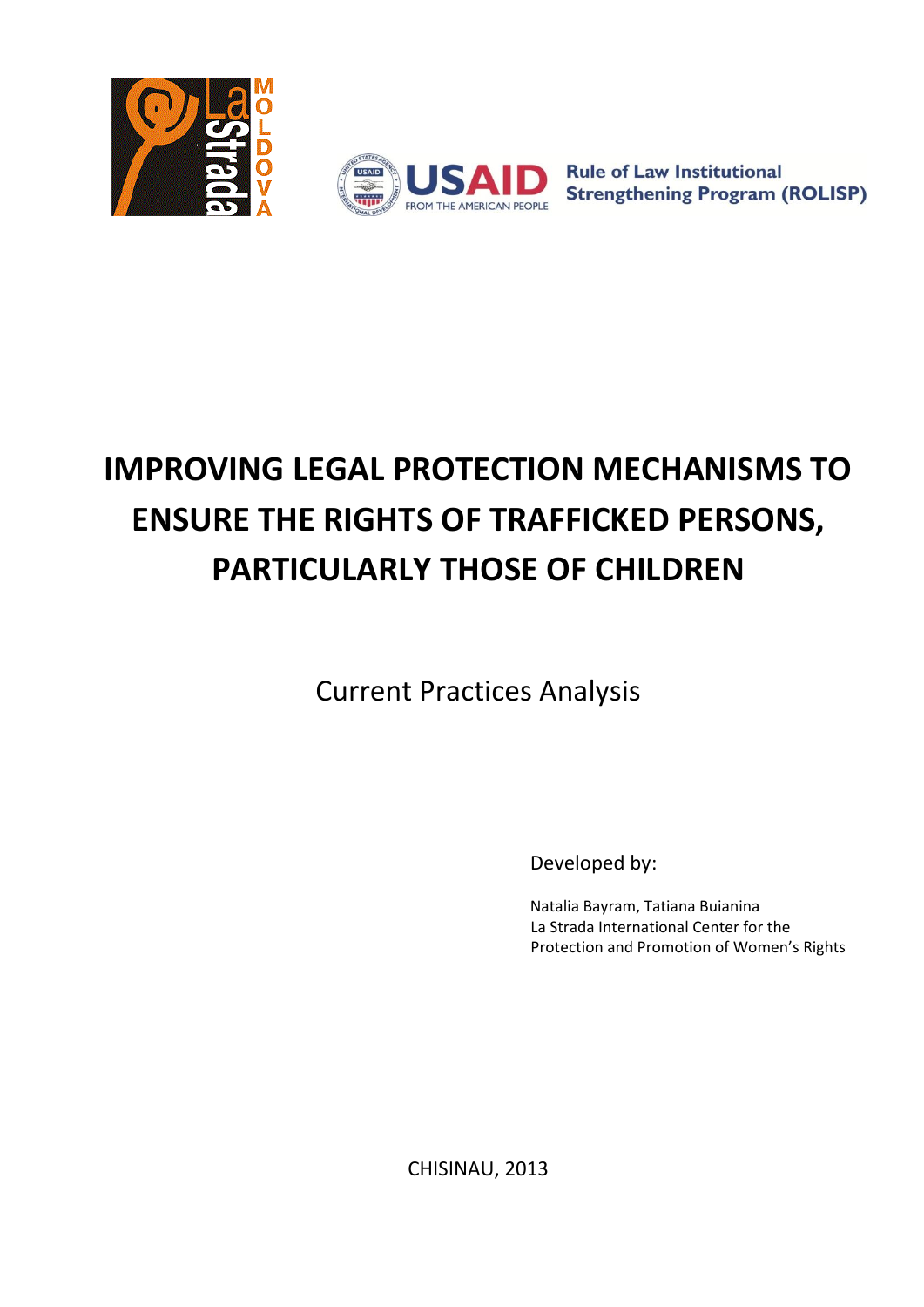*This Report has been developed by La Strada International Center for the Protection and Promotion of Women's Rights and was possible due to generous support from American people through the United States Agency for International Development (USAID) as part of the Rule of Law Institutional Strengthening Program (ROLISP). The responsibility for the content of this Report rests with La Strada Center and does not necessarily reflect the vision of ROLISP, USAID or the Government of the United States of America.*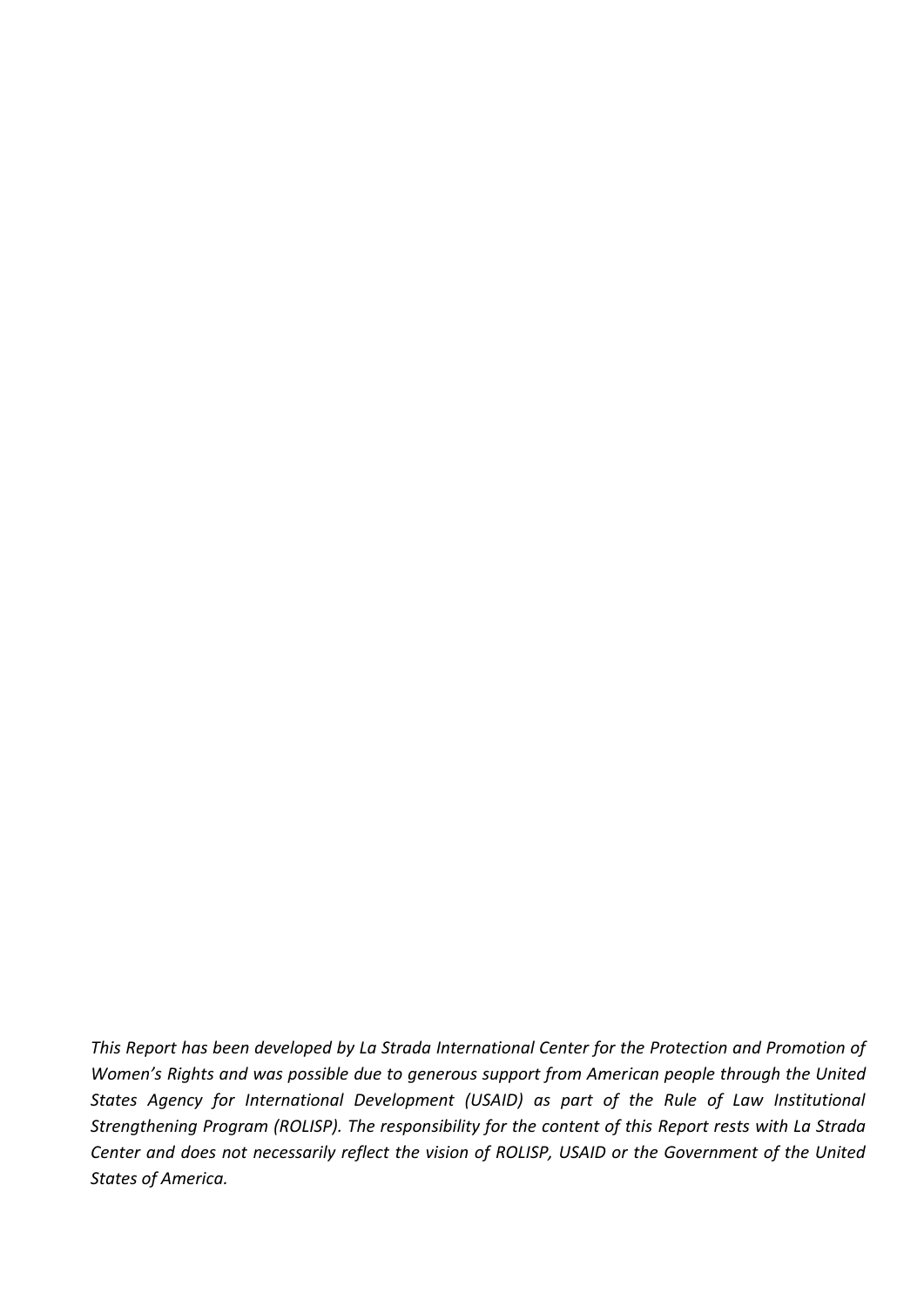# **Table of Contents**

| I.1.3. Fundamental Rights Derived from the International Regulatory Framework and National Law  4 |  |
|---------------------------------------------------------------------------------------------------|--|
|                                                                                                   |  |
|                                                                                                   |  |
|                                                                                                   |  |
|                                                                                                   |  |
|                                                                                                   |  |
|                                                                                                   |  |
|                                                                                                   |  |
|                                                                                                   |  |
|                                                                                                   |  |
|                                                                                                   |  |
|                                                                                                   |  |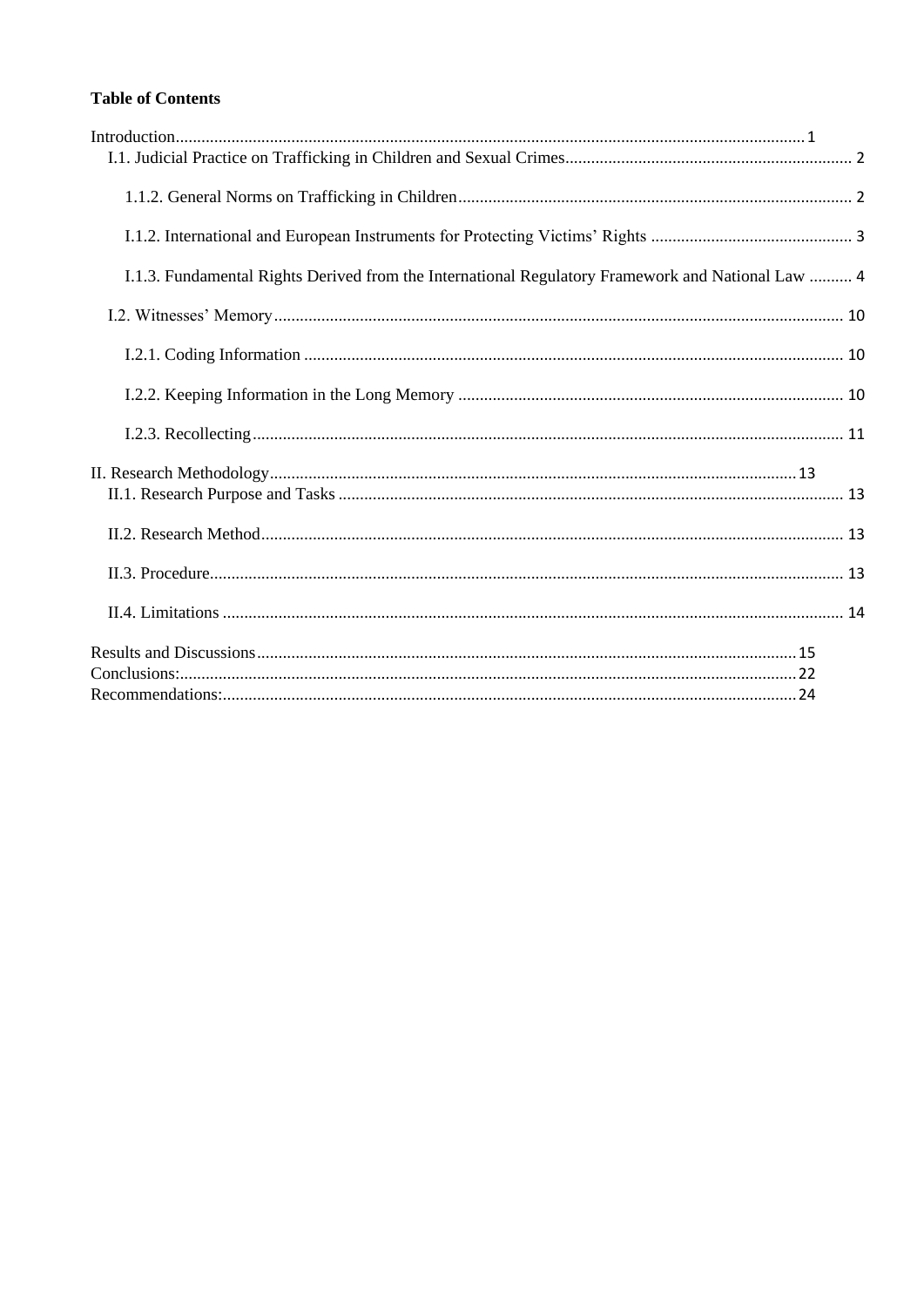## <span id="page-3-0"></span>**Introduction**

This research was carried out by the specialists of La Strada International Center from the grant awarded by USAID as part of the Rule of Law Institutional Strengthening Program implemented by Checchi and Company Consulting, Inc.

The purpose of the research was to identify good practices of working with child victims during a trial and to identify system shortcomings causing violations of the child victims'/witnesses' rights. To achieve this purpose, the authors studied criminal cases of child trafficking. For a better comparative analysis of the observance of child victims' rights during trials, the authors also analyzed criminal cases of sexual crimes against children.

As a result of the analysis of the work practices in criminal cases of child trafficking, the authors developed recommendations to improve the practices of working with child victims/witnesses in courts and during criminal investigation.

The research is structured in two chapters. Chapter One describes the notion of trafficking in children as defined in the Protocol to Prevent, Suppress and Punish Trafficking in Persons, especially Women and Children, supplementing the United Nations Convention against Transnational Organized Crime. Then, goes a description of international and European tools for protecting victims of trafficking in persons. From the mentioned international documents, the authors quoted several victim's rights and described them in separate sections that underpinned the research methodolody. Chapter One also describes the psychological aspects of bearing testimony with implications for interviewing juveniles in courts in cases of sexual abuse/exploitation.

Chapter Two describes the research methodology and qualitative-quantiative results of the criminal cases analysis. For better understanding, the findings are presented in graphs. Where necessary, the authors used the psychologist's arguments in terms of the impact of the trial on the accuracy of the victims' testimony and on the child victim's/witness's well-being.

Thus, this document shows the importance of observing the child's right to be protected against retraumatization from repeated hearing, and of minimizing the number of hearings to mitigate the retraumatization and to ensure the accuracy of testimony.

Working with victims of trafficking in children is a difficult assignment. Traumatized children seldom speak about the abuses they experienced; they are scared, distrustful, and uncommunicative. Given this fact, persons who interview children should know the psychological factors that contribute to obtaining full and objective testimony.

Generalizing the aforementioned, we can say that treating victims with respect to their rights, legitimate interests, and specific needs can help them find justice and, ultimately, can contribute to prosecuting perpetrators. Victims who are treated with consideration are more cooperative with criminal prosecution authorities and, thus, serve as valuable witnesses. In the end of the paper, the authors presented a set of recommendations to improve the legal protection mechanisms ensuring the observance of the rights of trafficked persons, particularly children.

The findings presented in this research paper can serve to formulate recommendations for judges, prosecutors, and police.

The research results and recommendations were presented and discussed during two trainings dedicated to special interviewing techniques used to investigate cases of child abuse/exploitation. The expert from the Supreme Court of Justice Ghenadie Nicolaev, together with all 45 judges and prosecutors who participated in those trainings confirmed the usefullness of the findings and recommendations. Moreover, these findings and recommendations are consistent with the latest amendments to Article  $110<sup>1</sup>$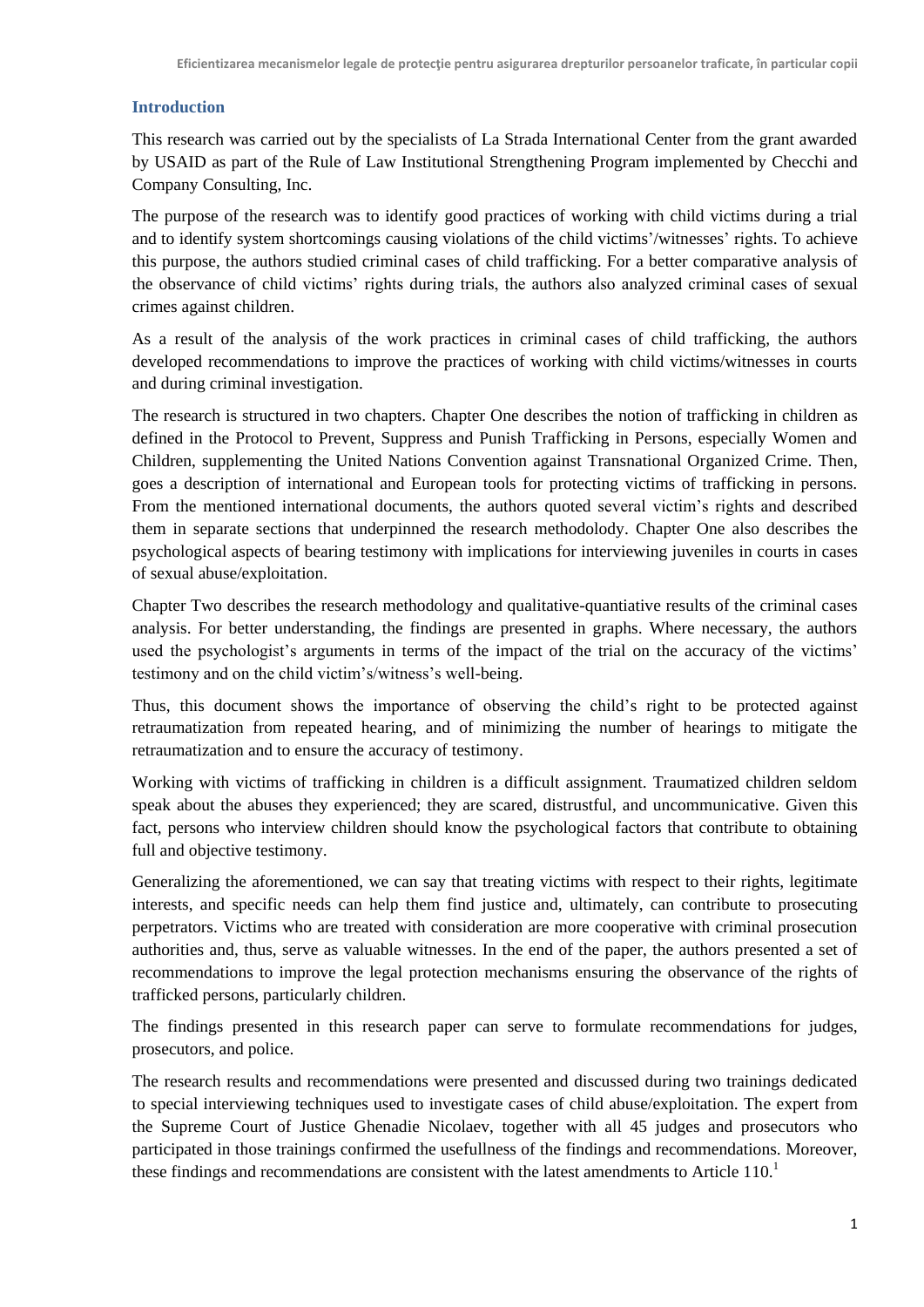## <span id="page-4-0"></span>**I.1. Judicial Practice on Trafficking in Children and Sexual Crimes**

Trafficking in children is a severe violation of the victims' integrity, which justifies special attention police and judicial entities should pay to such victims. An important and decisive element in detecting, inquiring and investigating traffickers is the victims' willingness to cooperate with the investigation. This willingness depends very much on the general treatment of victims by police and judicial entities, on the protection of their right to safety and privacy, on their access to information and assistance. The experience of La Strada International Center shows that victims treated properly are more cooperative and, thus, are more valuable witnesses.

The quality of the treatment offered to victims is also important to obtain a wider public support for the criminal justice. Equal attention should be paid both to the general interest for establishing the truth and to maintaining a balance between protecting the victim's interests and protecting the defendant's interests, in accordance with Article 6 of the European Convention on Human Rights.

Observing the rights of trafficked victims also benefits criminal proceedings. According to a research by Anti-Slavery International, law enforcement authorities have had the greatest success in getting traffickers sentenced when they took into consideration the rights of trafficked persons.<sup>1</sup> Such cases were solved successfully due to mixed teams of prosecutors, attorneys, and service providers who showed interest in the needs and rights of the trafficked persons involved in the trial.

Taking into account the norms of international treaties on approaching child victims—particularly the victims of trafficking or sexual abuse—, criminal procedure norms, and the explanations offered to courts through the decision of November 22, 2004, of the Plenum of the Supreme Court of Justice on applying the legislation in cases of trafficking in humans, including children, presumably, there should not be problems in the judcial practice in terms of observing the child victims' procedural rights and the principle of the best interest of the child. However, in some cases the judicial practice prooves to be different.

#### <span id="page-4-1"></span>**1.1.2. General Norms on Trafficking in Children**

Trafficking in children is a flagrant breach of the victims' fundamental rights. This crime is considered not only a violation of human rights but also breach of dignity and integrity of a human being.

In its definition of trafficking in persons, the Protocol to Prevent, Suppress and Punish Trafficking in Persons, especially Women and Children, supplementing the United Nations Convention against Transnational Organized Crime<sup>2</sup> includes the forms that characterize this crime, the description of trafficked persons and traffickers, the pursued purpose and interest, the underlying causes, social implications, and the specificity of the violated social values and rights.

According to Article 206 of the Criminal Code, the notion of trafficking in children refers to:

- recruiting
- transporting
- transfering
- sheltering or receiving a child

- offering or accepting payments or benefits to obtain the approval of the person controling the child for the purpose of:

 1 PEARSON, E. Human Traffic, Human Rights: Redefining Victim Protection. Anti-Slavery International, London. 2003.

<sup>&</sup>lt;sup>2</sup> United Nations Convention: Protocol to Prevent, Suppress and Punish Trafficking in Persons, especially Women and Children, Palermo, November 15, 2000.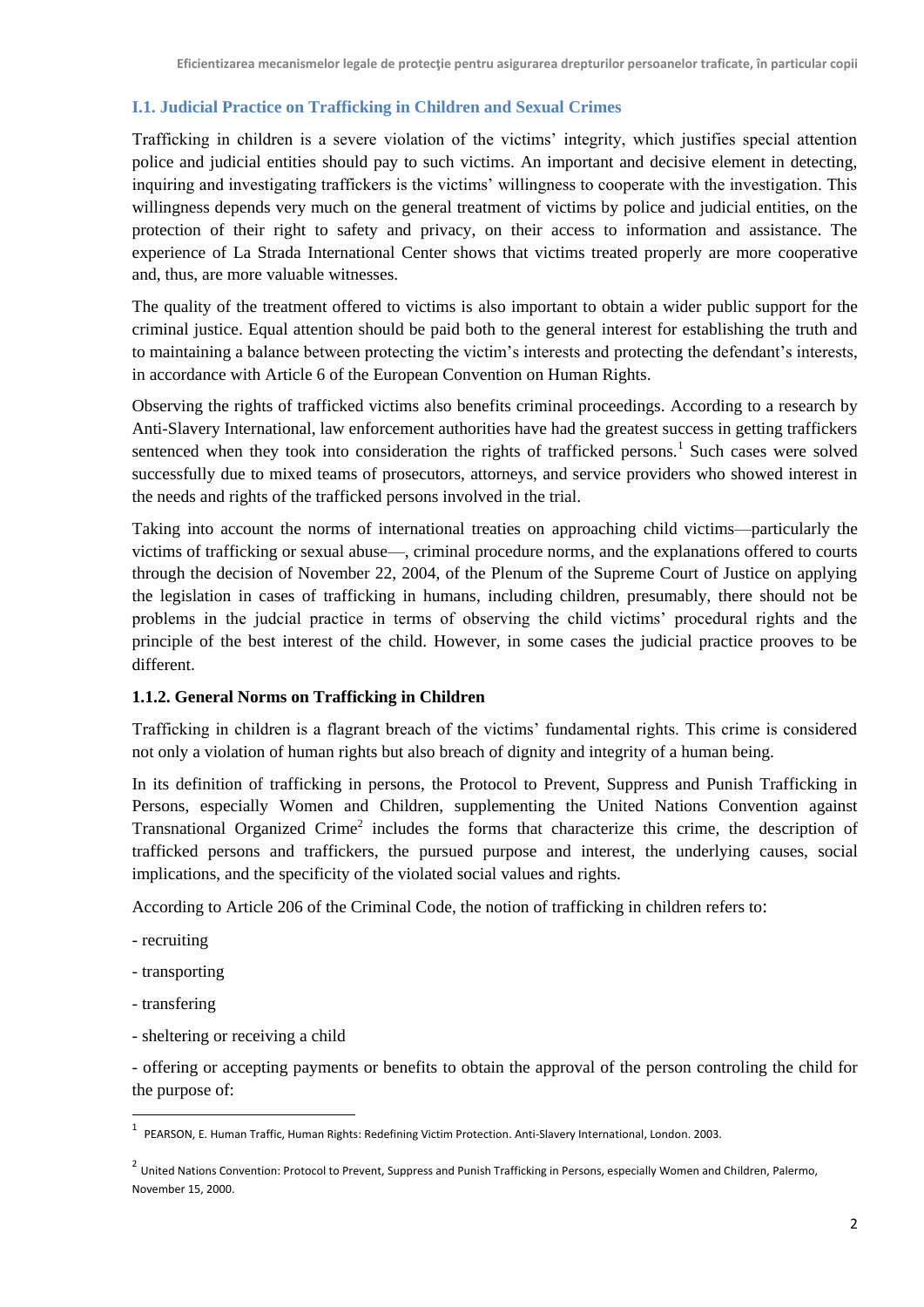a) sexual, commercial, and non-commercial exploitation through the involvement in prostitution or pornographic industry

- b) exploitation through labor or forced services
- c) exploitation through slavery or slavery-like conditions, including in cases of illegal adoption
- d) use in armed conflicts
- e) use in criminal activity
- f) taking organs or tissues for transplants
- g) abandoning the child abroad

## <span id="page-5-0"></span>**I.1.2. International and European Instruments for Protecting Victims' Rights**

#### **I.1.2.1. United Nations' Protocol on Trafficking in Persons**

The United Nations' Protocol on Trafficking in Persons (the Protocol) is the first international tool that addresses all aspects of trafficking and contains the legal definition of trafficking, unanimously acknowledged at the international level. It contains provisions on charging for trafficking in persons, n protecting victims, and taking preventive and cooperation measures.

**Victim protection.** In terms of helping and protecting trafficking victims, the Protocol provides, in Articles 6, 7, and 8, for the main protection and assistance measures for trafficked persons:

- Information and counseling, particularly on the rights granted by the law, including the information on legal and administrative formalities and understanding of the victim's viewpoint to adjust the representation of the victim's interests in the court
- Psychological care
- Physical protection, observance of the victim's privacy and identity
- Available remedies for the supported damage

#### **I.1.2.2. Recommendations of the United Nations on Human Rights and Trafficking in Persons**

The importance of offering assistance and protection is reflected in the recommendations of the United Nations on human rights and trafficking in persons. These recommendations are:

- Taking protection measures for trafficking victims during the inquiry and criminal proceedings. The protection programs developed for that may include access to an independent lawyer, and ensuring the victims' anonimity during criminal proceedings.
- Encouraging law enforcement authorities to partner with non-government entities to offer trafficked persons the support and protection they need.

#### **I.1.2.3. Council of Europe Convention on Action against Trafficking in Human Beings**

The convention explicitly identifies trafficking as a violation of human rights. It provides for minimal norms for protecting the rights of trafficked persons (including a 30-day reflection period) and for the prevention of, and charging for, trafficking in persons. The Convention of the Council of Europe explicitly requires signatories:

- To make sure that persons who are reasonably deemed to be the victims of trafficking should receive assistance and protection.
- To offer assistance and protection to all persons in respect of whom there are reasons to believe that they have been trafficked; to inform them about their rights, including the right to compensation of damage.

All these forms of assistance, however, should not be conditioned by the willingness of the person to appear before court to testify against traffickers. For human considerations, there is usually a resistance to reducing human beings to the role of mere instruments at the discretion of law enforcement authorities.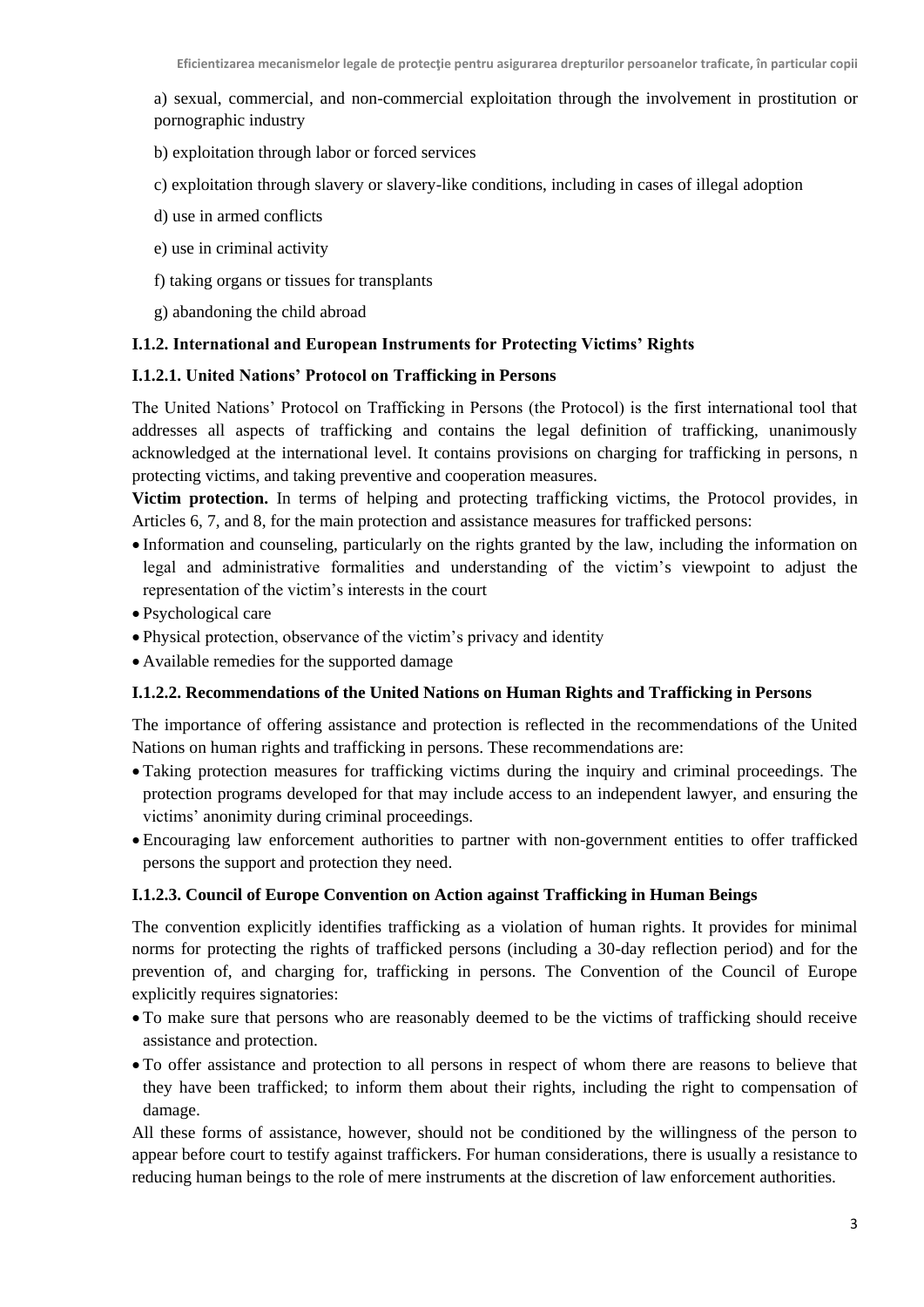According to international legislation on human rights, the right to protection and restoration of rights of the trafficked victims, as persons whose human rights have been violated, is a right in itself that should not be conditioned by the availability or capacity of the trafficked person to cooperate during criminal investigation or to bear testimony.

## **I.1.2.4. Council Framework Decision on the Standing of Victims in Criminal Proceedings (2001)**

The fundamental rights of victims are presented in the Council Framework Decision on the Standing of Victims in Criminal Proceedings. The framework decision, which is mandatory for member states, lists several rights, including the right to be treated with dignity, the right to offer and to receive information, the right to understand and to be understood, and the right to be protected during various procedural phases.

## <span id="page-6-0"></span>**I.1.3. Fundamental Rights Derived from the International Regulatory Framework and National Law**

Both the Criminal Procedure Code and international acts contain provisions on victims' rights during criminal procedure. The following is a brief presentation of the fundamental rights derived from the international regulatory framework and the legal basis for each right in the national legislation.

## **I.1.3.1. Right to Intimacy**

Because traffickers intimidate them, the victims often hesitate to address law enforcement authorities for help or refuse to cooperate. However, there is also another factor: fear that their community will learn about the situation they expeirenced, especially in cases of children trafficked for sexual exploitation. Once becoming public, the situation may result in the stigmatization and rejection by the community, which hinders the victim's rehabilitation and social reintegration. Protecting the victim's right to private life is an important measure that should be taken throughout the legal proceedings. This right is stipulated by the Council Framework Decision on the Standing of Victims in Criminal Proceedings (2001).

"Article 8.2 – Right to protection

"To that end, and without prejudice to paragraph 4, each Member State shall guarantee that it is possible to adopt, if necessary, as part of the court proceedings, appropriate measures to protect the privacy and photographic image of victims and their families or persons in a similar position."

Council of Europe Convention on Action against Trafficking in Human Beings (2005).

"Article 11 – Protection of private life

"1. Each Party shall protect the private life and identity of victims. Personal data regarding them shall be stored and used in conformity with the conditions provided for by the Convention for the Protection of Individuals with regard to Automatic Processing of Personal Data (ETS No. 108).

"2. Each Party shall adopt measures to ensure, in particular, that the identity, or details allowing the identification, of a child victim of trafficking are not made publicly known, through the media or by any other means, except, in exceptional circumstances, in order to facilitate the tracing of family members or otherwise secure the well-being and protection of the child.

"3. Each Party shall consider adopting, in accordance with Article 10 of the Convention for the Protection of Human Rights and Fundamental Freedoms as interpreted by the European Court of Human Rights, measures aimed at encouraging the media to protect the private life and identity of victims through selfregulation or through regulatory or co-regulatory measures."

Article 18  $(2)^\text{I}$  of the Criminal Procedure Code contains the provision about declaring a secret hearing in cases involving juvenile victims or witnesses.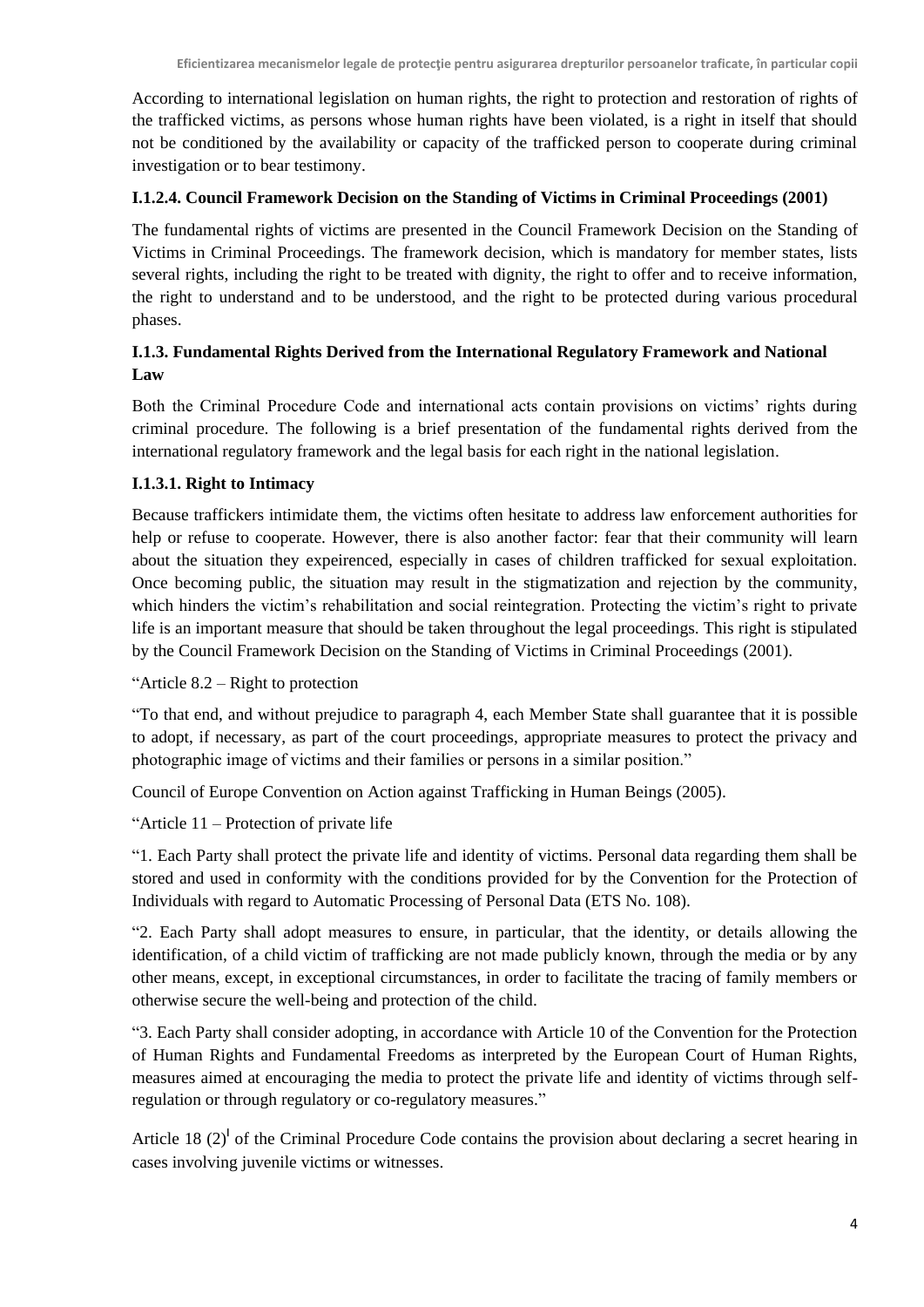Article 21 of Law No. 241 on the Prevention and Combat of Human Trafficking stipulates that the private life and identity of the trafficking victim shall be protected. Recording, storing, and using personal data of victims of trafficking shall be performed only during criminal proceedings to administer justice and to protect victims in compliance with special confidentiality rules.

According to Decision No. 37 of the Plenum of the Supreme Court of Justice, court sittings for examination of criminal cases of trafficking in persons and children shall be secret to protect victims' lives.

So law enforcement authorities and entities that work with victims, including judicial entities, shall take into account minimal rules to ensure the observance of victim's right to privacy and private life.

## **I.1.3.2. Child Victims' Right to Protection against Retraumaization**

Article 6 of the ECHR requires keeping a balance between the defendant's and the victim's rights. That, however, does not mean that the victim's rights are always be subordinated to the defendant's rights. The Council Framework Decision underlines the need to make all efforts to protect victims' dignity. This implies using case investigation and examination methods that minimize trauta and the breach of the victims' dignity. When law enforcement authorities and judges examine cases of trafficking in children, they should remember that a child who tells his/her experience lives that experience again. In this context, the EU Council Framework Decision on the Standing of Victims in Criminal Proceedings (2001) stipulates the following:

## "Article 2 – Respect and recognition

"1. Each Member State shall ensure that victims have a real and appropriate role in its criminal legal system. It shall continue to make every effort to ensure that victims are treated with due respect for the dignity of the individual during proceedings and shall recognize the rights and legitimate interests of victims with particular reference to criminal proceedings.

"2. Each member State shall ensure that victims who are particularly vulnerable can benefit from specific treatment best suited to their circumstances."

The national legislation has no provisions on determining cases or circumstance that cause retraumatization to child victims. Only Article 109 (3) of the Criminal Procedure Code mentions that if it is desired to reduce the retraumatization of witnesses, they can be interviewed by the investigating judge, thus ensuring the parties with the possibility and the right to participate in this procedural action. The minutes of such interviews may be read out during the court sitting (Article 381 of the Criminal Procedure Code). Thus, a way was found to reduce the number of interviews with victims and witnesses.

On October 27, 2012, the Criminal Procedure Code was amended to provide for a special norm referring to interviews in special conditions for child victims and witnesses younger than 14. The children interviewed in accordance with Article  $110<sup>1</sup>$  are also allowed to refuse to appear before court.

## **I.1.3.3. Right to Information**

The procedural transparency and onesty of information are of vital importance. Victims should receive complete, correct, concrete and clear information allowing them to take informed decisions from the very first contact with the police or judicial authorities. If victims get correct information from the very beginning, law enforcement authorities or other official representatives will be able to establish good cooperation relations with them. Information should be offered both verbally and in writing. It is not sufficient just to offer victims a prospectus describing their rights; a competent person should explain the victims their rights and to make sure that they understand the practical meaning of that information. Judges too are responsible for informing victims about procedures they will have to participate in. Correct information ensures victims' willingness to cooperate and, as a result, the possiblity to punish traffickers or individuals guilty of the crime. Victims should know various stages of the proceedings, the victims'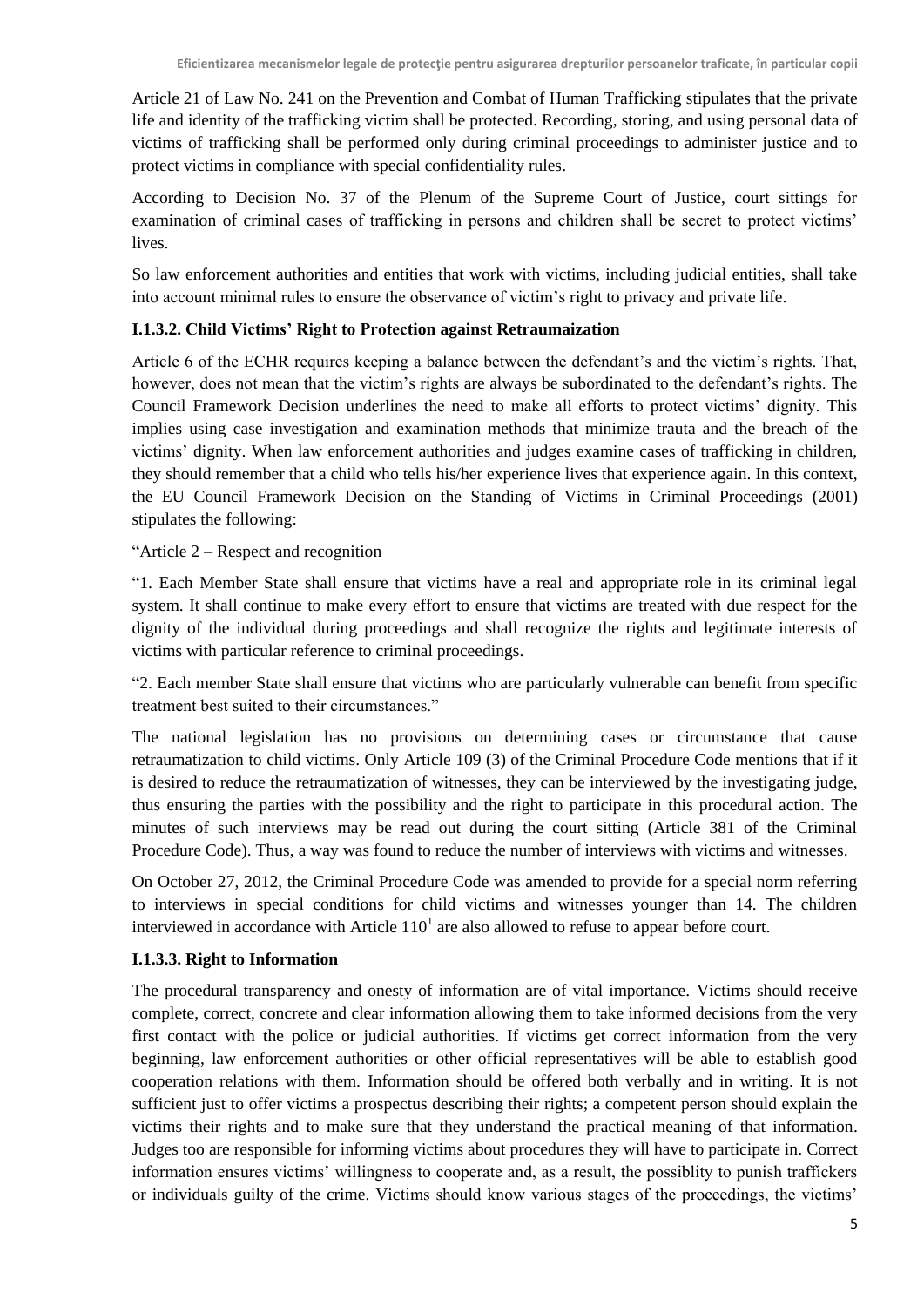role and status, especially their rights and obligations, during criminal proceedings, and the type and level of protection they can benefit of, the right to be compensated and to be kept up to date with the progress of the criminal proceedings.

## **Council Framework Decision on the Standing of Victims in Criminal Proceedings (2001)**

"Article 4.1. Right to receive information

"1. Each Member State shall ensure that victims in particular have access, as from their first contact with law enforcement agencies, by any means it dems appropriate and as far as possible in languages commonly understood, to information of relevance for the protection of their interests. Such inofmration shall be at least as follows:

"(a) the type of services or organisations to which they can turn for support;

"(b) the type of support which they can obtain;

"(c) where and how they can report an offence;

"(d) procedures following such a report and their role in connection with such procedures;

"(e) how and what conditions they can obtain protection;

"(f) to what extent and on wht terms they have access to: (i) legal advice or (ii) legal aid or (iii) any other sort of advice;

"(g) requirements for them to be entitled to compensation."

Article 26 letter (d) of Law No. 241 establishes that one of the principles of combating human trafficking is informing child victims/witnesses about their situation and rights, and about protection and assistance measures.

According to Article 60 (1) point 8) of the Criminal Procedure Code, the injured party has the right to participate in the court sitting, including during the examination of case materials. The injured party's right to attend the case hearing is perceived as the party's obligation to attend all court sittings.

#### **I.1.3.4. Right to assistance**

As mentioned previously, if victims receive appropriate assistance, law enforcement authorities will have more chances to succeed.

Council of Europe Convention on Action against Trafficking in Human Beings, (2005)

"Article 12. Assistance to victims

"1. Each Party shall adopt such legislative or other measures as may be necessary to assist victims in their physical, psychological and social recovery. Such assistance shall include at least:

"a. standards of living capable of ensuring their subsistence, through such measures as: appropriate and secure accommodation, psychological and material assistance;

"b. access to emergency medical treatment;

"c. translation and interpretation services, when appropriate;

"d. counselling and information, in particular as regards their legal rights and the services available to them, in a language that they can understand;

"e. assistance to enable their rights and interests to be presented and considered at appropriate stages of criminal proceedings against offenders;

"f. access to education for children.

"2. Each Party shall take due account of the victim's safety and protection needs.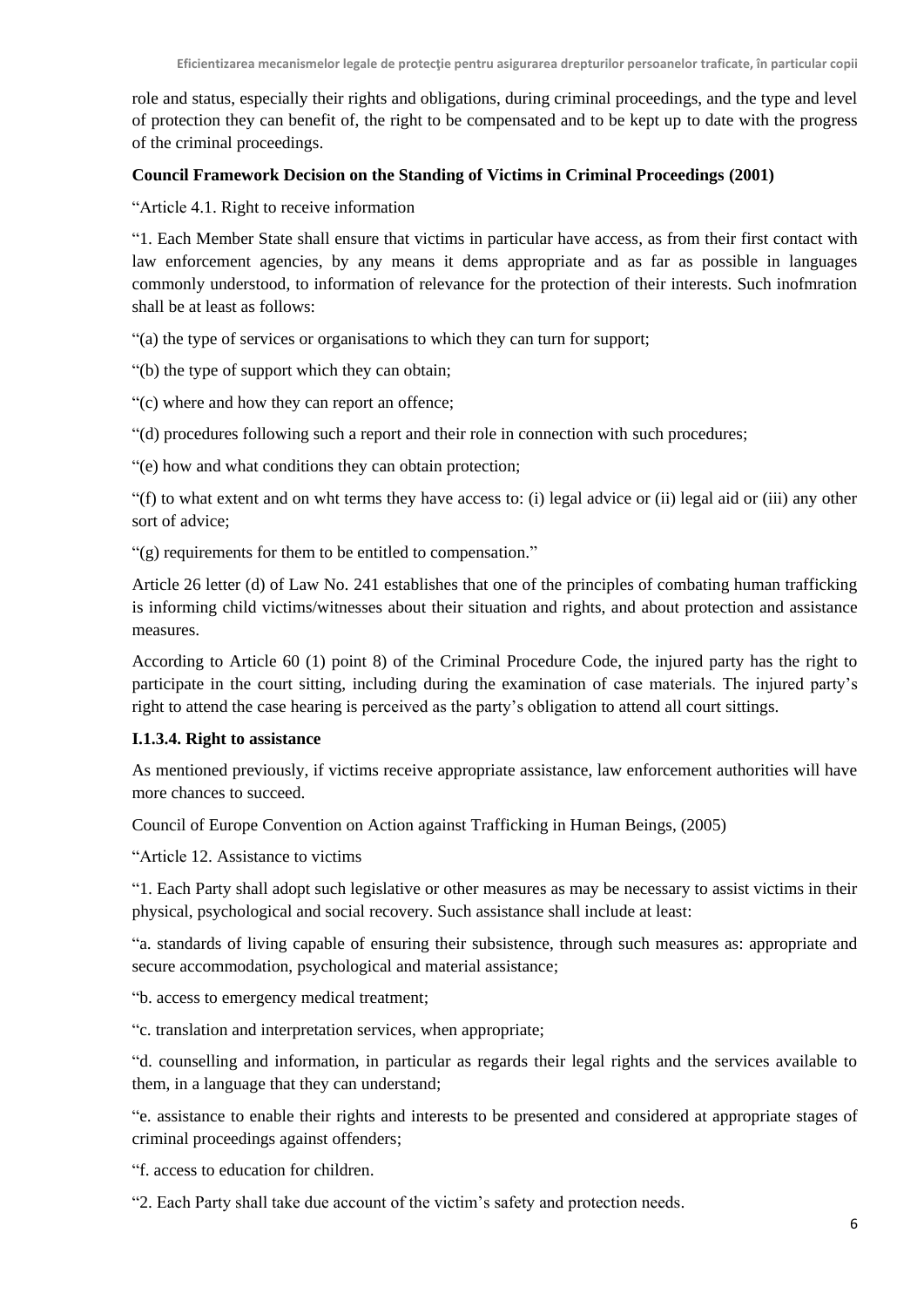"3. In addition, each Party shall provide necessary medical or other assistance to victims lawfully resident within its territory who do not have adequate resources and need such help.

"4. Each Party shall adopt the rules under which victims lawfully resident within its territory shall be authorised to have access to the labour market, to vocational training and education.

"5. Each Party shall take measures, where appropriate and under the conditions provided for by its internal law, to co-operate with non-governmental organisations, other relevant organisations or other elements of civil society engaged in assistance to victims.

"6. Each Party shall adopt such legislative or other measures as may be necessary to ensure that assistance to a victim is not made conditional on his or her willingness to act as a witness.

"7. For the implementation of the provisions set out in this article, each Party shall ensure that services are provided on a consensual and informed basis, taking due account of the special needs of persons in a vulnerable position and the rights of children in terms of accommodation, education and appropriate health care."

Article 29 of Law No. 241/2005 lists in detail the types of assistance the government offers to the victims of trafficking in persons. The law stipulates that the state must offer the necessary protection to victims from the moment of their identification until their complete rehabilitation. It is supposed that the assistance includes the victim's right to legal and psychological assistance during criminal proceedings.

## **Council Framework Decision on the Standing of Victims in Criminal Proceedings (2001)**

"Article 6. Specific assistance to the victim

"Each Member State shall ensure that victims have access to advice as refferred to in Article 4 (1) (f) (iii), provided free of charge where warranted, concerning their role in the proceedings and, where appropriatee, legal aid as referred to in Article  $4(1)(f)(ii)$ , when it is possible for them to have the status of parties to criminal proceedings."

## **Council of Europe Convention on Action against Trafficking in Human Beings (2005)**

"Article 15. Compensation and legal redress

"1. Each Party shall ensure that victims have access, as from their first contact with the competent authorities, to information on relevant judicial and administrative proceedings in a language which they can understand.

"2. Each Party shall provide, in its internal law, for the right to legal assistance and to free legal aid for victims under the conditions provided by its internal law."

Most victims have no legal knowledge nor experience of participating in legal proceedings. Access to legal representation is a key factor for the capacity to exercise one's rights. There are not many victims who can hire a lawyer and the law does not contain clear provisions regarding the appointment of an attorney ex officio for this category of beneficiaries. As a result, the child victim's interests are impaired because he/she has to appear before court, assisted only by one of his/her parents or, in some cases, by a repersentative of the Directorate for the Protection of Child's Rights, whereas the defendant is assisted by a lawyer or, in some cases by two lawyers.

## **I.1.3.5. Right to compensation**

The right to compensation is an important element of the access to justice for victims. Generally speaking, child victims of trafficking suffer severe mateiral damage (expenses for healthcare, counselling and therapy, which in case of children are long-term and costly) and moral and emotional damage (sufferance, psychological and moral trauma, loss of self-esteem, physical pain and sufferance, distorted perception of a sound relationship, etc.). An important component of the right to compensation is also the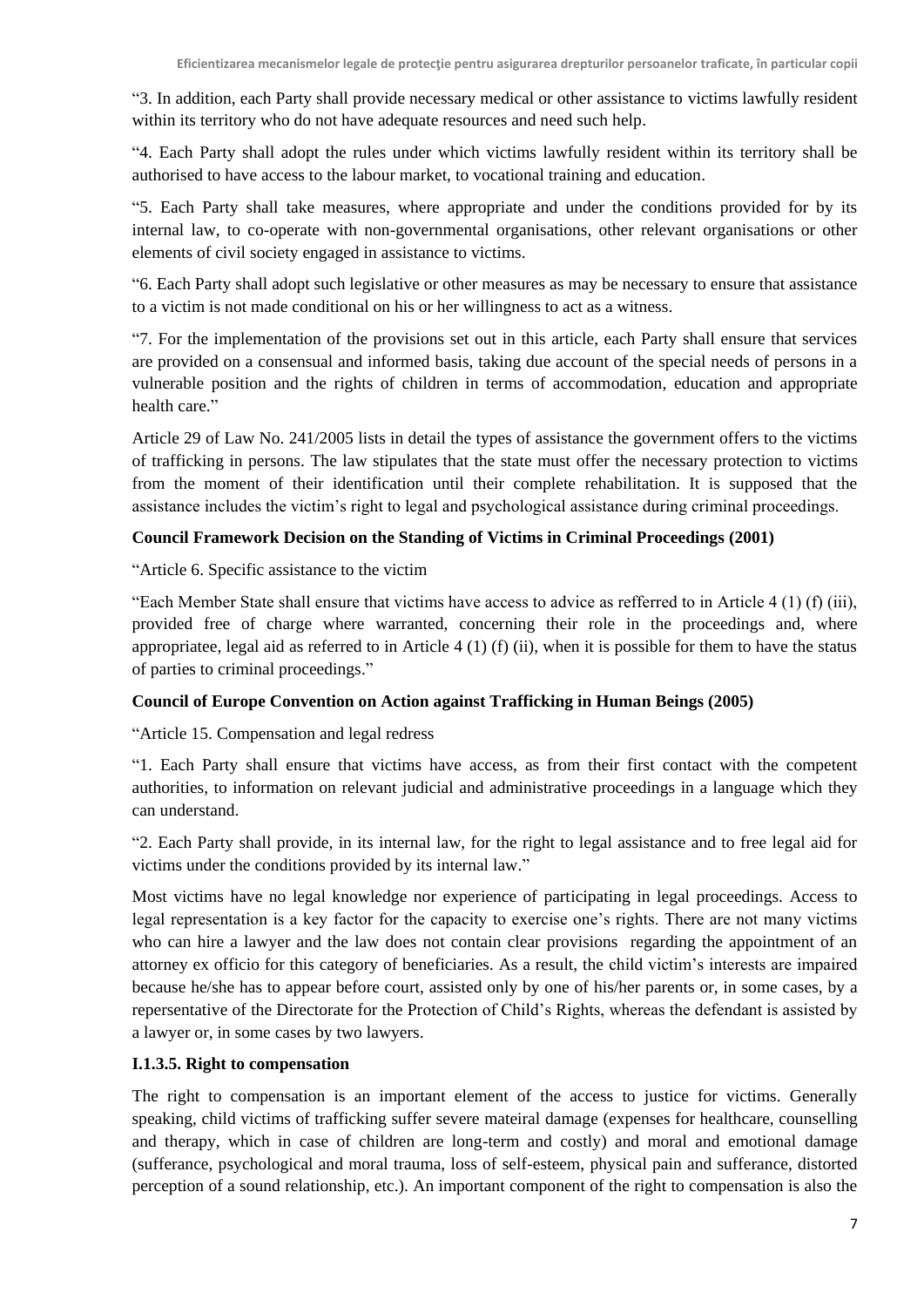right to counseling services. To claim their rights, victims must know them and how to defend them, which is, obviously, accomplished through their legal representatives.

On the whole, the examination of charges against traffickers require the active participation of victims in legal proceedings, including bearing testimony on damages. This can be traumatizing. Therefore, legal counselling and representation are an essential condition to enable victims to obtain compensation.

Moldova does not have a fund for compensating victims of trafficking or other sexual crimes. The only way to obtain compensation is filing a lawsuit against the offender. However, though de jure this form of compensation is acknowledged, very few victims request compensation. The main disincentive for victims to participate in legal proceedings and to obtain compensation is the requirement of physical presence in court and bearing verbal testimony, with all risks and sufferance this implies. Improving the access of victims of trafficking in persons to compensation is the obligation of all involved parties: police, prosecutors, judges, and NGOs.

## **Council Framework Decision on the Standing of Victims in Criminal Proceedings (2001)**

"Article 9. Right to compensation in the course of criminal proceedings

"1. Each Member State shall ensure that victims of criminal acts aer entitled to obtain a decision within reasonable time limits on compensation by the offender in the course of criminal proceedings, except where, in certain cases, national law provides for compensation to be awareded in another manner.

"2. Each Member State shall take appropriate measures to encourage the offender to provide adequate compensation to victims.

"3. Unless urgently required for the purpose of criminal proceedings, recoverable property belonging to victims which is seized in the course of criminal proceedings shall be returned to them without delay."

## **Council of Europe Convention on Action against Trafficking in Human Beings (2005)**

"Article 10. Compensation and legal redress

"3. Each Party shall provide, in its internal law, for the right of victims to compensation form the perpetrators.

"4. Each Party shall adopt such legislative or other measures as may be necessary to guarantee compensation for victims in accordance with the conditions under its internal law, for instance through the establishment of a fund for victim compensation or measures or programmes aimed at social assistance and social integration of victims, which could be funded by the assets resulting from the application of measures provided in Article 23."

## **I.1.4.6. Right to Witness Protection**

Many victims justifiably fear revenge from traffickers, offenders. This situation is compounded when the victim and the perpetrators are in a close relationship, such as when both come from the same environment or family. That is why in all cases, maximum attention should be paid to the safety of victims and their families or friends.

## **Council Framework Decision on the Standing of Victims in Criminal Proceedings (2001)**

"Article 8. Right to protection

"4. Each Member State shall ensure that, where there is a need to protect victims—particularly those most vulnerable—from the effects of giving evidence in open court, victims may, by decision taken by the court, be entitled to testify in a manner which will enable this objective to be achieved, by any appropriate means compatible with its basic legal principles."

## **Council of Europe Convention on Action against Trafficking in Human Beings (2005):**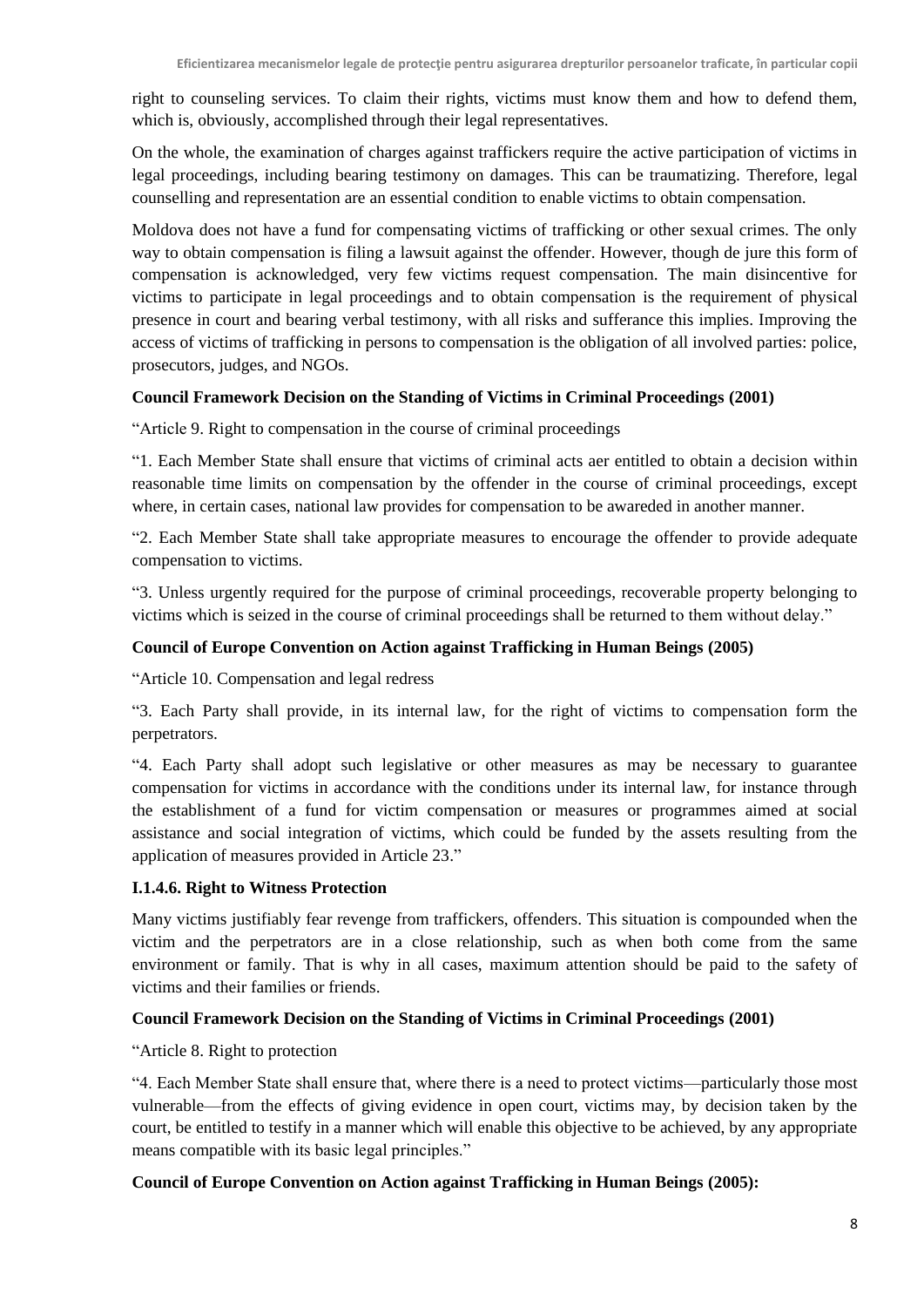"Article 28. Protection of victims, witnesses and collaborators with the judicial authorities

"1. Each Party shall adopt such legislative or other measures as may be necessary to provide effective and appropriate protection from potential retaliation or intimidation in particular during and after investigation and prosecution of perpetrators, for:

"a. Victims;

"b. As appropriate, those who report the criminal offences established in accordance with Article 18 of this Convention or otherwise co-operate with the investigating or prosecuting authorities;

"c. Witnesses who give testimony concerning criminal offences established in accordance with Article 18 of this Convention;

"d. When necessary, members of the family of persons referred to in subparagraphs a and c.

"2. Each Party shall adopt such legislative or other measures as may be necessary to ensure and to offer various kinds of protection. This may include physical protection, relocation, identity change and assistance in obtaining jobs.

"3. A child victim shall be afforded special protection measures taking into account the best interests of the child.

"4. Each Party shall adopt such legislative or other measures as may be necessary to provide, when necessary, appropriate protection from potential retaliation or intimidation in particular during and after investigation and prosecution of perpetrators, for members of groups, foundations, associations or nongovernmental organisations which carry out the activities set out in Article 27, paragraph 3."

Article 11 of Law No. 241/2005 stipulates that the Ministry of Home Affairs must offer victims of human trafficking physical protection during criminal proceedings.

Article 215 of the Criminal Procedure Code establishes the way of applying victim and witness protection measures for the duration of criminal proceedings.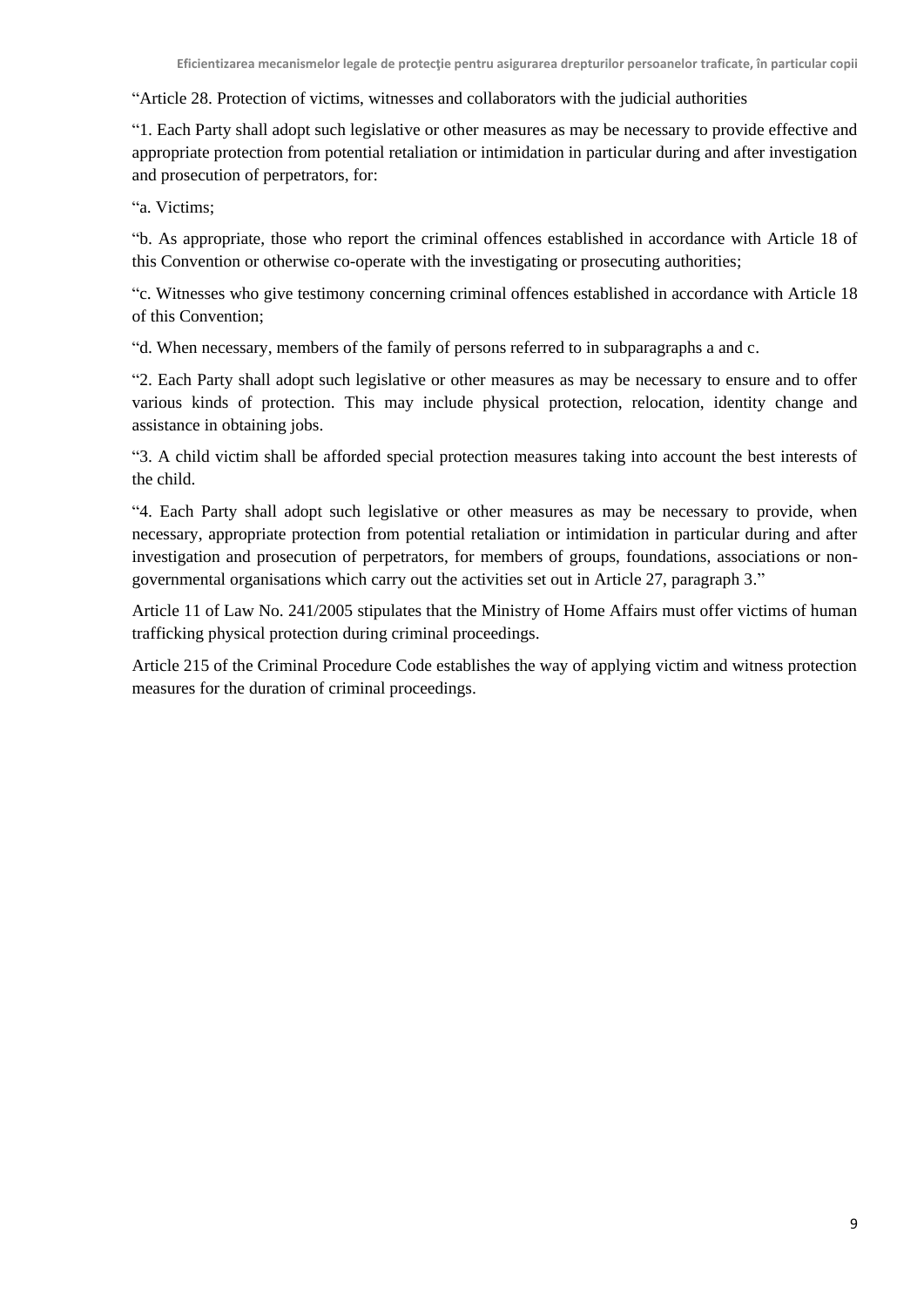## <span id="page-12-0"></span>**I.2. Witnesses' Memory**

The concept of memory refers to the process of coding, keeping, and updating information accumulated previously in the form of immages, words, sentences, ideas, emotional states, movements. Human memory is a way of reflecting the past. In psychological terms, giving testimony is a the process of updating events kept in the witness's memory. Each stage of forming and updating memories (coding, keeping, and updating) involves several factors changing the accuracy of the testimony. In what follows, we will present factors that affect the accuracy of testimony at various stages of the memory process.

## <span id="page-12-1"></span>**I.2.1. Coding Information**

Coding events in the memory mostly depends on the knowledge and previous experience of the subject (Cordon, 2002; Ornstein, Shapiro, Clubb, Follmer, & Baker-ward, 1997b). Previous knowledge and experience contribute to a detailed, elaborate, and sustainabile nature of memories about a given event (Schneider & Bjorklund, 1992).

Even if they do not have the necessary knowledge, child victims and witnesses of sexual abuse or exploitation can perceive abuse. The difference is that they may interpret it in a wrong way. Thus, whether an event is coded as traumatizing or "normal" depends on the level of knowledge and experience gained. It is worth mentioning that remembering episodes from past depends to a great extent on the way the information was interpreted at the moment of coding.

## <span id="page-12-2"></span>**I.2.2. Keeping Information in the Long Memory**

Traumatizing experiences, especially if they are repeated and very intense, can cause irreversible changes in the cerebral system affecting both the memory and the stress reaction in some individuals. Studies (Sapolsky, 1996) show that the stress hormones cortisone and adrenaline, that mobilize the brain in stress situations, may cause leisions in the long run at the level of hypocampus, affecting the information stored in the memory. In the context of bearing testimony, this implies that the episode that should be remembered may be incomplete due to the stress that affected the process of storing the information in the memory. The information about central elements of the event is usually stored intact and the peripheral elements are more obliterated. Thus, the details of the testimony can be altered depending on the way the hearing is conducted. These facts have important consequences on the court processes. It is in the interest of justice to ensure friendly conditions for interviewing victims, thus eliminating the stress that affects the victim's ability to recall the abuse.

Additionally, in psychology there is also the notion of retroactive interference, which is used to explain how the currently received information influences memories. Thus, the more explanations specialists will give to the victim/witness about the experienced events, the more important will be the changes in the information kept in the memory. Since court proceedings can last for several years, the child victim or witness may have to re-tell traumatizing events to various specialists and hear various explanations and encouragement from them, which makes him/her reinterprete those events and, consequently, alters the accuracy of the testimony.

In addition, since memory stores both the event and the emotional reaction to it, recalling such memory induces neurophysiological state that accompanied the traumatizing event. This process is known in the specialized jargon as retraumatization. Retraumatization means repeated experience by the victim/witness of the emotions and states associated with the traumatizing event.

#### **I.2.2.1. Retraumatization**

The concept of retraumatization refers to the process of recalling the stressing event in the victim's mind and re-activating the specific emotions related to the trauma. This concept is used in two cases: (1) when the present events trigger traumatizing memories and (2) when the person is highly vulnerable to abusive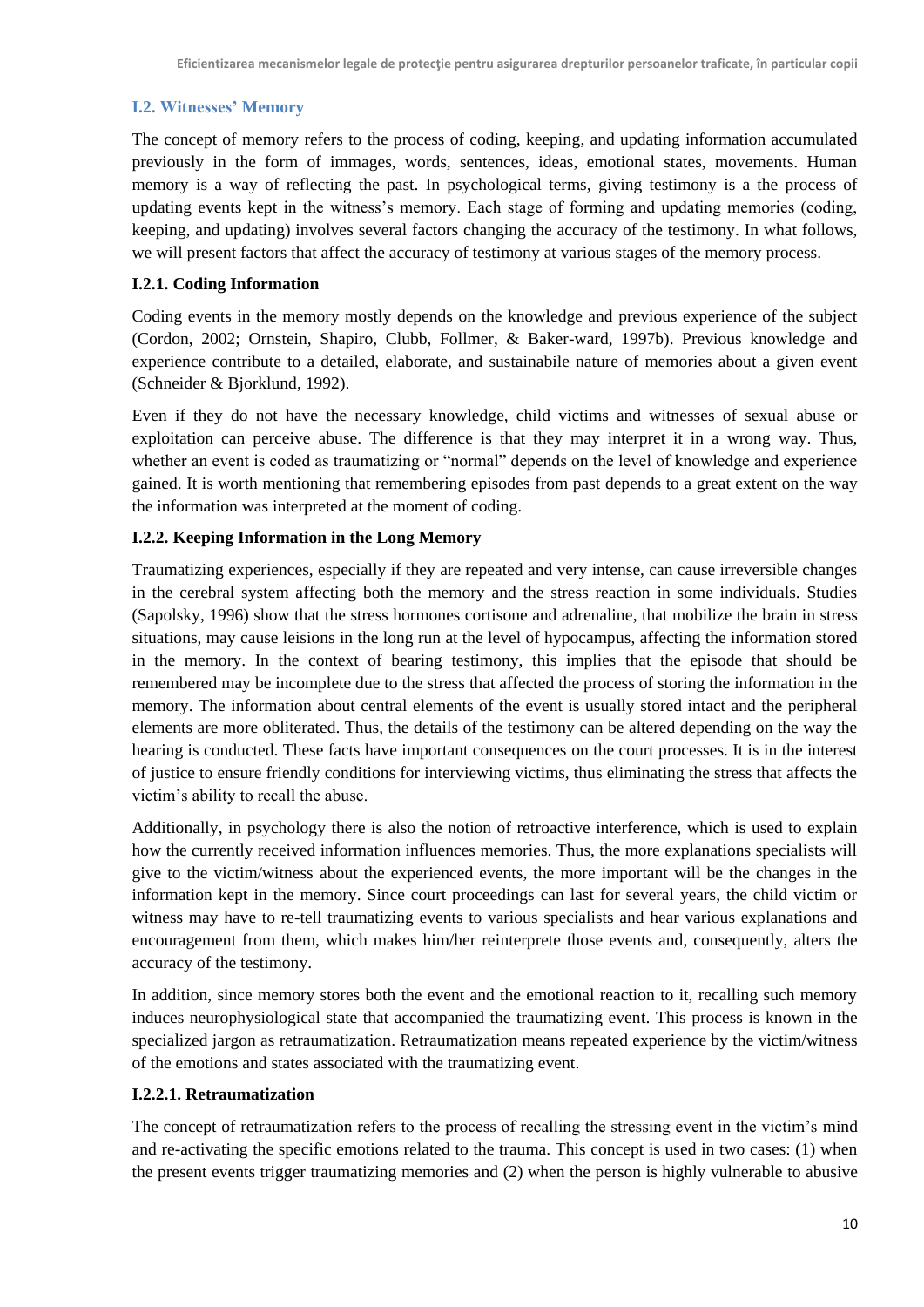circumstances because he/she already has such a scenario in the memory. The second case is called revictimization and it happens because the persons has internalized the role of victim.

To illustrate the retraumatization, Graph 1 represents the processes of memorizing, keeping, and recalling information (the process of bearing testimony is, in fact, the recalling of previously memorized information).



Graph 1. Coding mechanisms (memorizing) and recalling mechanisms

In 1973, Tulving & Tomson described the principle of contextual similarity, which explains how the similarity between the circumstances at the moment of recalling and those existing at the time of coding stimulate the recalling of the event. Thus, if avictim/witness testifies in the presence of the abuser, the victim will remember not only the events but also emotional states specific to the role of victim. In other words, hearing the victum in the presence of the abuser triggers, during the recollection, the emotional state that existed at the time of victimization itself.

In conclusion, repeatedly hearing child victims/witnesses of sexual abuse causes retraumatization, on the one hand, and alters memories due to retroactive intereference, on the other hand.

# <span id="page-13-0"></span>**I.2.3. Recollecting**

Errors during the stage of recollecting information are mostly related to the number of hearings (Loftus & Palmer, 1974) and the way in which questions for victims are formulated during hearings (Loftus  $\&$ Zanni, 1975).

According to Loftus (1979), Zaragoza & McCloskey (1983), the information included in suggestive questions interferes with the originial memories, thus precluding remembering the original event. These findings are also supported by previous studies by Bartlett (1932), according to which, recollecting means reconstructing the episode using the available information in accordance with the principle "what would have been true." In light of this, the new information compatible with the experienced events may influence the recollection creating false memories. Kassin, Ellsworth & Smith (1989) demonstrate that 27% of the testimony made by victims is influenced by the wording of questions.

Another factor that can influence the accuracy of recollection is the confirmation biass. This happens when the episode that must be remembered is influenced by the interviewr's expectations. When victims/witnesses are children, due to their desire to be approved by adults, they may confirm suggestive questions if they think that is what adults expect from them.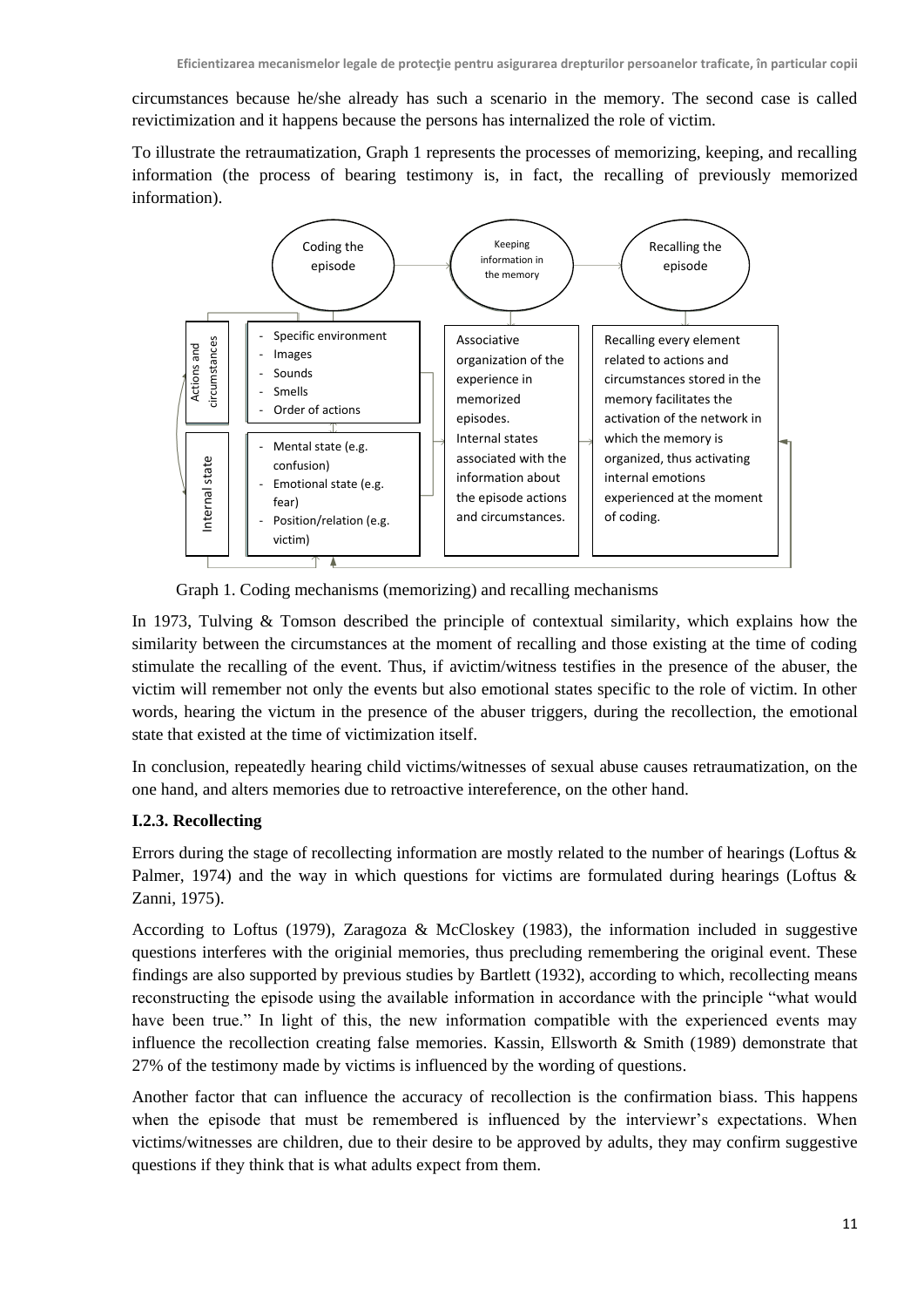Given the aforementioned, the accuracy of the victims' testimony greatly depends on the quality of the interview. And if every interview alters the memories of the events by re-writing them, every time the subject has to bear testimony he/she will do it in light of what he/she remembered at the previous hearing.

To avoid interference with testimony, Fisher et co. (1987) recommends that interviewers should: (1) ask open questions, free of suggestions, and allowing independent report of the events; (2) ban distracting factors; (3) keep up with the rhythm of recollecting (avoid rush); (4) make pauses between questions and answers to them; (5) use the words understood by witnesses; (6) try to reduce the witnesses' anxiety; and (7) avoid personal comments and judgmental attitudes.

After analyzing the research on the witnesses' memory, we can make the following conclusions on the topic of this study:

- 1. It is important to make distinction between facts and their interpretation during interviews with witnesses. In case of children involved in sexual exploitation/abuse, the interpretation of facts is often a reflection of the adults' opinions rather than the child's personal findings because juveniles have no sufficient knowledge nor experience to make independent informed judgmetns.
- 2. Since the trauma-related stress can affect the victim's capacity to recollect information, it is recommended:
	- a) To create conditions inspiring trust and security.
	- b) To avoid the victim's confrontations with the abuser.
- 3. Since peripheral information on the traumatizing episodes is not stable in the memory and multiple interviews and suggestive questions can alter the recollection of the episode and, consequently, the accuracy of the testimony, it is recommended:
	- a) To minimize the number of interviews with child victims of sexual abuse/exploitation to reduce the chances of retraumatization and ensure the accuracy of testimony.
	- b) To ask open questions and to avoid suggestive questions during interviews.
	- c) To interview the child before psychological rehabilitation.
- 4. Keeping a neutral, open attitude throughout the interview, and asking questions allowing free recounting of the traumatizing event will diminish the influence of the confirmation bias and will increase the accuracy of the testimony of the child victim/witness of the sexual abuse/exploitation.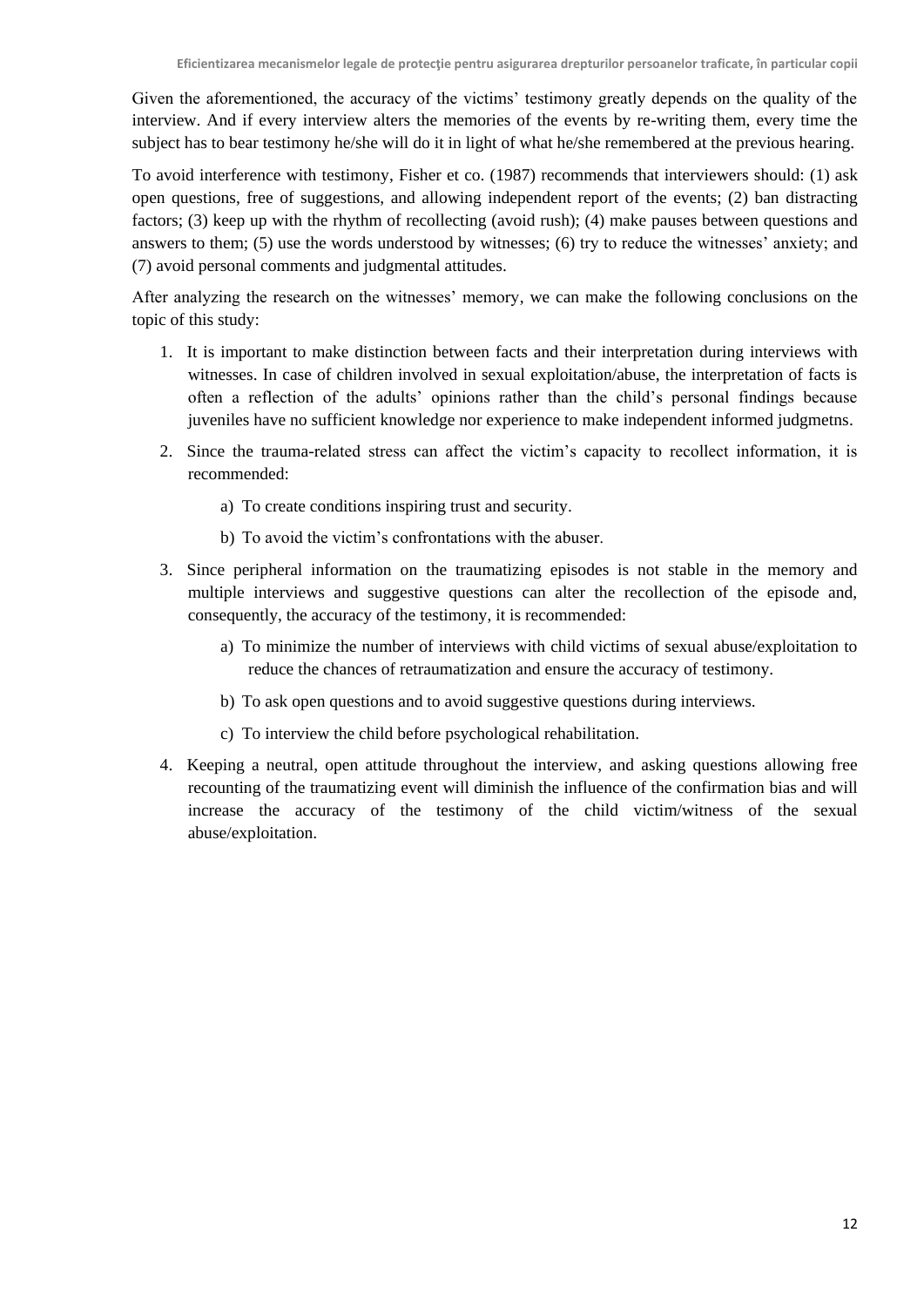#### <span id="page-15-0"></span>**II. Research Methodology**

#### <span id="page-15-1"></span>**II.1. Research Purpose and Tasks**

The purpose of this research is to identify good practices and shortcomings in the court examination of criminal cases of trafficking, sexual exploitation, and sexual abuse of children.

The results of this research will be disseminated to involve citizens in developing measures to protect and promote the rights of vulnerable victims and witnesses of trafficking in persons and sexual exploitation/abuse, particularly of children.

To achieve this purpose, the authors established the following tasks:

- Qualitative and quantitative analysis of at least 20 criminal cases on trafficking in children or similar cases.
- Development of a report on good practices and shortcomings in court examination of cases of trafficking in children.

## <span id="page-15-2"></span>**II.2. Research Method**

The purpose of the qualitative analysis of cases was to assess the compliance with the international treaties on the protection of children's rights during trials of child trafficking, sexual exploitation, and abuse.

The most important international treaties ratified by the Republic of Moldova are: Council of Europe Convention on the Protection of Children against Sexual Exploitation and Sexual Abuse, the Optional Protocol to the UN Convention on the Rights of the Child on the sale of children, child prostitution and child pornography, and the Protocol to Prevent, Suppress and Punish Trafficking in Persons, especially Women and Children, supplementing the United Nations Convention against Transnational Organized Crime.

This reasearch uses certain rights of child victims of trafficking or sexual exploitation/abuse, provided for in international documents, as qualitative case analysis criteria. These rights include:

- **Right to pricacy,** ensured by (1) the inadmission of the disclosure of the victim's personal data, and (2) the examination of cases in closed sessions.
- **Right to protection against retraumaization** as a result of his/her participation in criminal proceedings. This right is ensured by the availability of child-friendly condisions for bearing testimony. By friendly conditions, we mean: (1) the absence of the abuser in the room with the victim, (2) bearing testimony in the presence of a (educational) pshycologist, (3) minimum hearing sessions with the child.
- **Right to assistance,** ensured by (1) offering a qualified attorney to represent the child, and (2) offering a psychologist to assist the child during proceedings.
- **Right to information,** ensured by law enforcement authorities' offering the child the information about his/her rights as a victim in a form that is easy to understand by the child.
- **Right to compensation.**
- **Right to witness protection,** ensured when the prosecutor requests and the judge issues a decision on applying protection measures.

#### <span id="page-15-3"></span>**II.3. Procedure**

The authors sent Moldovan Supreme Court of Justice a few letters of request asking access to 20 cases on charges under Article 206 of the Criminal Code (child trafficking) for the purpose of this research. An additional request was addressed to Chief Justice to delegate an expert judge to supervize the research and analysis of the approved cases.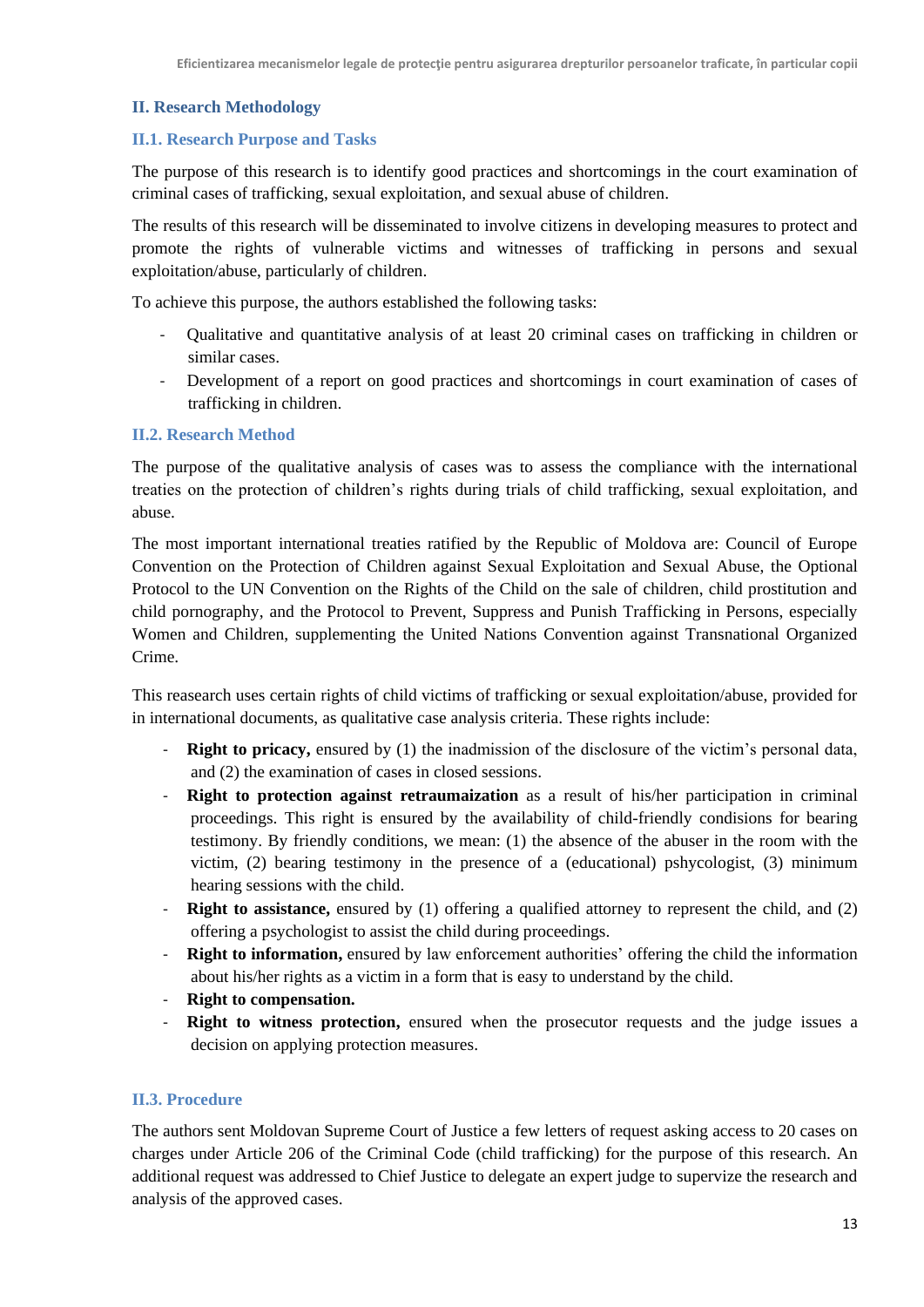The request specified that cases should refer to the past three years. The reason for this is that most important changes in the Criminal Procedure Code were operated after 2009. The study should also reflect the current system trends.

As a result, the Court offered access to 15 criminal cases examined under Article 206 of the Criminal Code. To increase the representativity of the research, the authors also requested access to cases on charges under Article 171 (3), rape, and Article 172 (3), violent actions of sexual nature, of the Criminal Code. The authors requested access to them because they are similar in terms of the procedures used in case of child victims of trafficking. As a result, the researcher Natalia Bayram received access to 11 cases on charges under Article 171 (3) and Article 172 (3) of the Criminal Code.

The cases were analyzed in the premises of the SCJ under the supervision of the expert Ghenadie Nicolaev appointed by Chief Justice at the request of La Strada International Center.

## <span id="page-16-0"></span>**II.4. Limitations**

The SCJ forwarded the request of La Strada to Chisinau courts, which responded that they had no cases on trafficking in children. However, after a routine search in the database of sentences of the SCJ, it was found that some of those courts actually had issued judgments in cases of trafficking in children. As a result, the SCJ sent personalized letters to each of those courts with the request to present the cases on charges of Article 206 of the Criminal Code, with the name of the convict and the number of the case.

Because of the initial refuse of the courts to present cases on charges under Article 206, the research was delayed by approximately one month.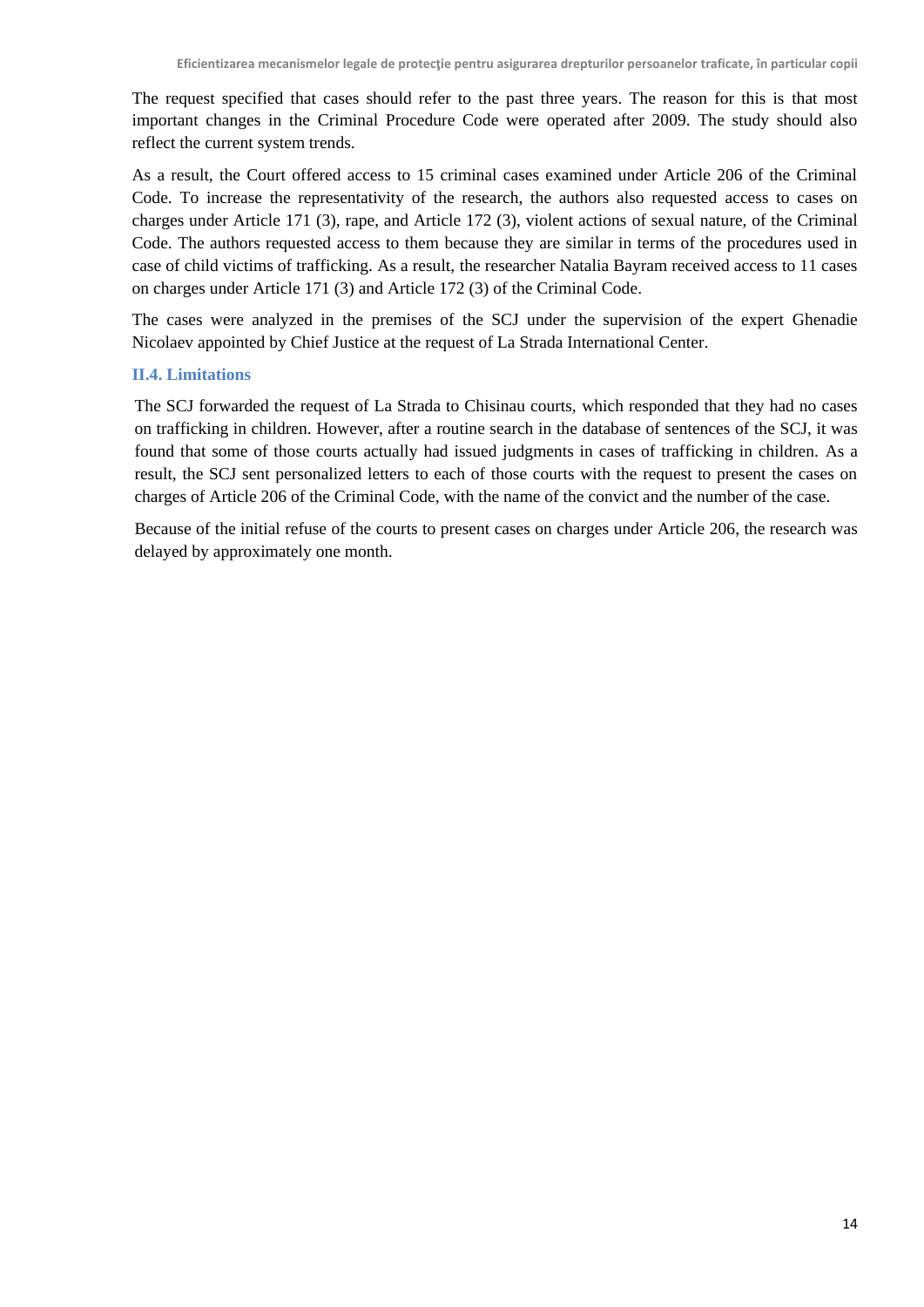#### <span id="page-17-0"></span>**Results and Discussions**

The researchers examined 15 criminal cases on charges under Article 206 of the Criminal Code, trafficking in children, and 11 cases on charges under Article 171 (3) of the Criminal Code. The analysis was carried out in accordance with the developed methodology.

After analyzing criminal cases on trafficking in children and sexual crimes, the researchers found that trial courts and appellate courts had committed several judicial errors that are presented in the following sections.

#### *Right to privacy*

In terms of **the publicity of court sittings**, 11 cases on trafficking in children were tried in secret sessions, 4 in public sessions and 2 are currently examined under appeal in public sessions (Graph 1).



Graph 1. Number of cases on trafficking in children examined in secret sessions in comparison with those examined in public sessions. In total there are 15 cases on trafficking in children.

Given the small number of cases examined, the fact that 4 of 15 cases on trafficking in children were examined in public sessions raises concern. The situation is even more "confusing" with the 2 cases examined publicly in appellate court because, in the overcrowded courtrooms of appellate courts, the victim's personal data cannot be kept confidential and becomes public.

Of the 11 criminal cases on rape and violent actions of sexual nature, 1 case was tried in public sessions (Graph 2).



**Graph 2.** Number of cases on rape and violent actions of sexual nature examined in secret sessions in comparison with those examined in public sessions. In total there are 11 cases.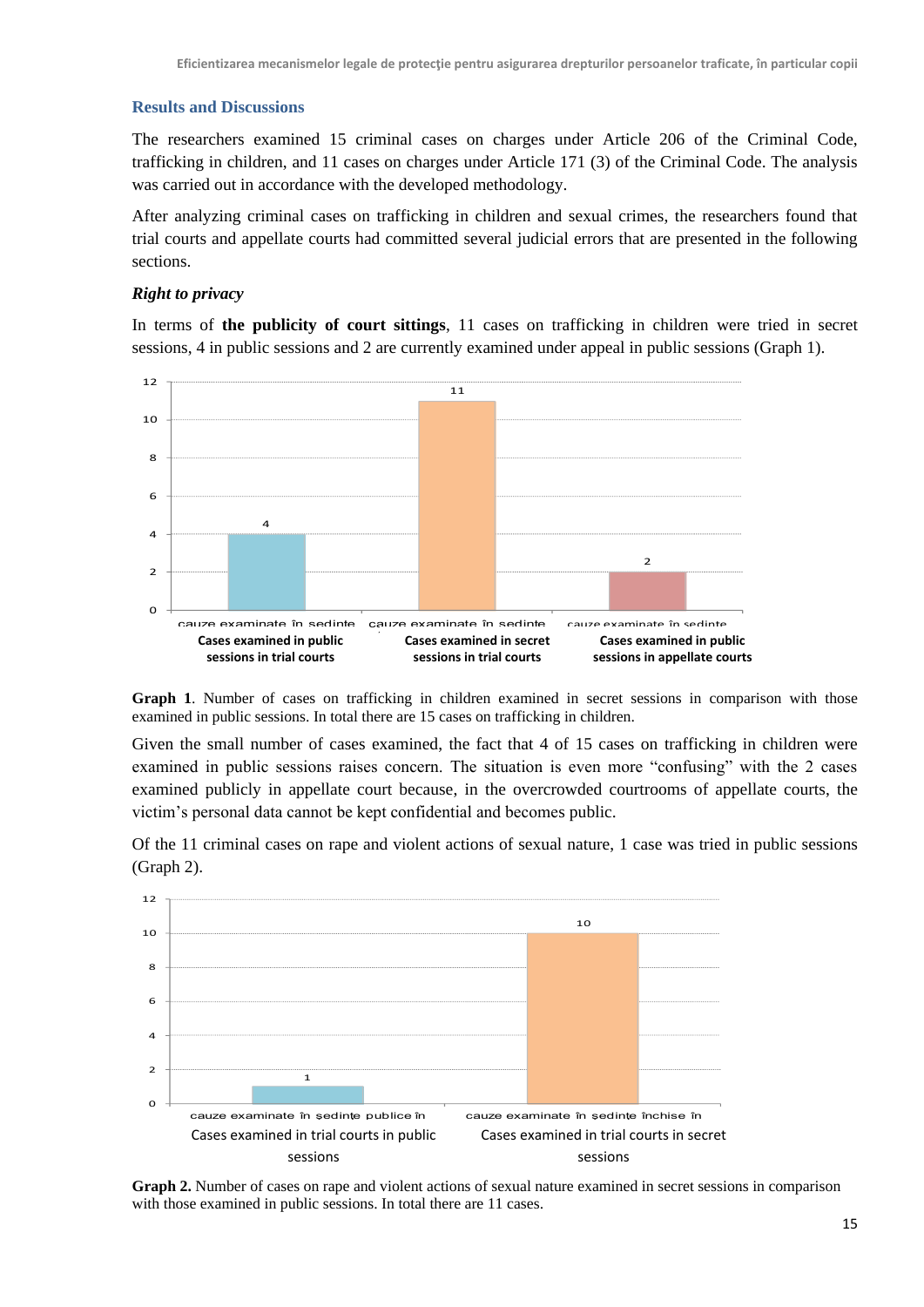The comparative analysis of cases on trafficking in children and those on sexual crimes shows that, in the latter type of cases, judges perceive the need to observe the confidentiality of the juvenile victim's data better. This can be explained by the general perception that sexual crimes are more severe than trafficking in children, even though all cases of trafficking in children have the component of sexual exploitation.

Another reasson why judges observe the rights of victims of sexual crimes more strictly is the children's age. Victims of sexual crimes are usually younger than victims of trafficking in children. This explains why judges are more considerate with child victims of sexual crimes. On the other hand, cases of trafficking in children often involve psychological manipulation that creates the impression that trafficked children did not put up resistance and participated in sexual activities with consent. In such cases, it is believed that the child bears the same responsibility as an adult. Consequently, such cases are treated the same way as the cases with adults.

Law enforcement authorities and courts should not publish the trafficked persons' names and the addresses or other data that can be used to identify them and, thus, to compromize their safety or right to private life. An example would be the practice of publishing court decisions on court Web sites. It is good that court decisions are published and become publicly accessible because this ensures the transparency in courts' work. However, in cases of trafficking in persons, names and other information identifying victims should be erased from published decisions because otherwise victims risk to be threatened by traffickers' relatives and unidentified members of the criminal network.<sup>3</sup>

In this context, it is worth mentioning that the public examination of cases on trafficking in children with the component of sexual exploitation can establish the perception of the child as a victim, thus increasing the risk that the community will exert pressure on him/her to get involved in sexual activities at the local level.

On the other hand, hearing cases in which a trafficked and sexually exploited child has to overcome the psychological barrier and to speak publicly (the more participants in the hearing, the stronger the effect) psychologically forces the child, who tries to maintain a positive self-perception, to justify the experienced events. Consequently, these justifications can form a set of beliefs that may determine the victim to involve other people in exploiting activities and make him/her an abuser too.

In conclusion, both in case of trafficking in children and in case of sexual crimes, judges must observe the victims' right to privacy and private life; and part of that is examining such cases in a secret session.

## *Right to protection against retraumaization*

**.** 

Child victims/witnesses involved in criminal cases on trafficking in children and sexual crimes are interviewed 3 or 4 times. Repeated interviews are the main cause of the retraumatization of child victims/witnesses of sexual crimes in the court system.

During court proceedings, child victims of **trafficking in children** can be subjected to interviews 2 or 3 times in trial courts and 1 time in appellate courts.

Only in 3 cases victims were interviewed by an investigating judge in accordance with Article 109, 110 of the Criminal Procedure Code. In all other cases, nobody proposed that interviews be held in special conditions to protect the private life and to avoid the influence on establishing the truth.

In one criminal case, after the investigating judge interviewed a victim in compliance with Articles 109 (3) and 110 of the Criminal Procedure Code, the trial court upheld the defence attorney's motion to interview the victim repeatedly without a motivation. Neither this decision nor the attorney's motion

 $3$  A decision containing the victim's full name, birth year, including the telephone number he/she used can be found here [http://www.csj.md/admin/public/uploads/Dosarul%20nr.%201%20ra%20607%2012%20Popovici%20N.%20Article%20220,%20206%20CP.doc.](http://www.csj.md/admin/public/uploads/Dosarul%20nr.%201%20ra%20607%2012%20Popovici%20N.%20art.%20220,%20206%20CP.doc.pdf) [pdf](http://www.csj.md/admin/public/uploads/Dosarul%20nr.%201%20ra%20607%2012%20Popovici%20N.%20art.%20220,%20206%20CP.doc.pdf)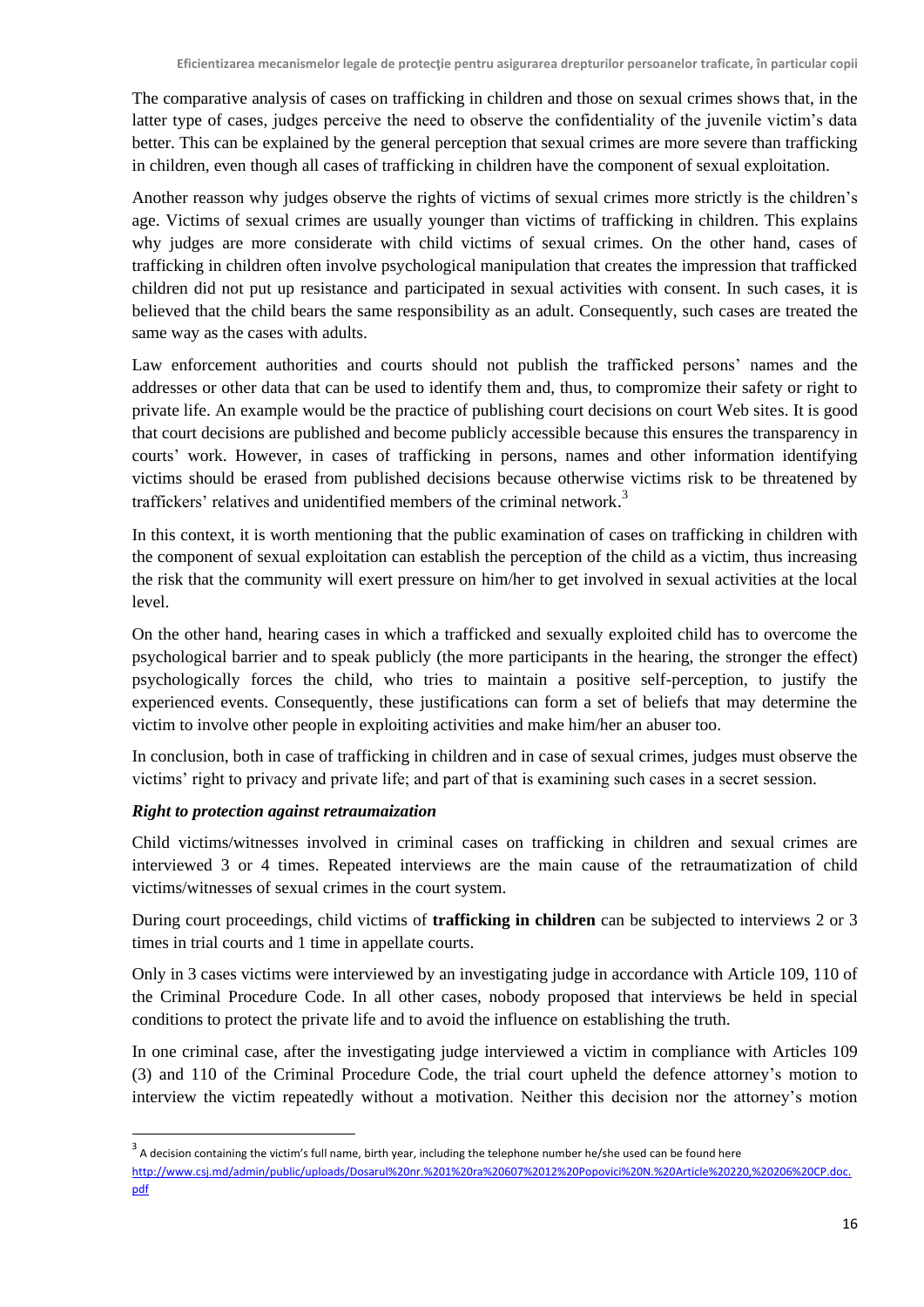presented the reasons for the additional interview and questions for the child. The only mentioned motivation was the defendant's right to defence.

In other criminal case, after the investigating judge interviewed the victim once, the trial court ordered another interview of the injured party at the request of the defense. In total, the court interviewed the injured party 4 times because every time the defendant raised additional questions.

Even though in 4 criminal cases, the injured parties were interviewed only once, they had to attend all hearings during the court proceedings, including those in which the court interviewed the defendant. Thus, every time injured parties were confronted with the defendant.

The average number of interviews with a child victim of **sexual crimes** during the case examination is 1 or 2 in trial court and 1 in appellate court.

In 11 criminal cases examined on charges of sexual crime, interviews with victims/witnesses were not held in special conditions to avoid retraumaization through a repeated court hearing.

In conclusion, law enforcement authorities, particularly prosecutors, do not apply the provisions of Article 109 (3) and Article 110, thus contributing to retraumaization of victims/witnesses.

Moreover, in contravention of legal requirements, judges admit repeated hearings of victims, instead of reading the minutes of interviews. Graph 3 shows the average number of interviews with child victims/witnesses of sexual crimes or trafficking.

We think that the amendments to the Criminal Procedure Code on court interviews in special conditions for child victims/witnesses during criminal proceedings are welcome, will exclude the need to bring the child into the court, and will eliminate retraumaization through participation in the trial.



**Graph 3**. Average number of interviews with child victims/witnesses of sexual crims/trafficking during criminal investigation, in trial courts, and in appellate courts.

Article 109 (3) of the Criminal Procedure Code stipulates that to reduce the retraumaization of a witness, the prosecutor can request that the interview be taken by an investigating judge. Article 10 (6) of the Criminal Procedure Code stipulates that if a victim or witness is juvenile, the court shall observe his/her rights and interests at any stage of criminal proceedings.

We analyzed criminal cases in terms of the number of hearings juvenile victims were subjected to during court proceedings to establish whether law enforcement authorities complied with provisions of Article 109 (3) and international documents Moldova is a party to.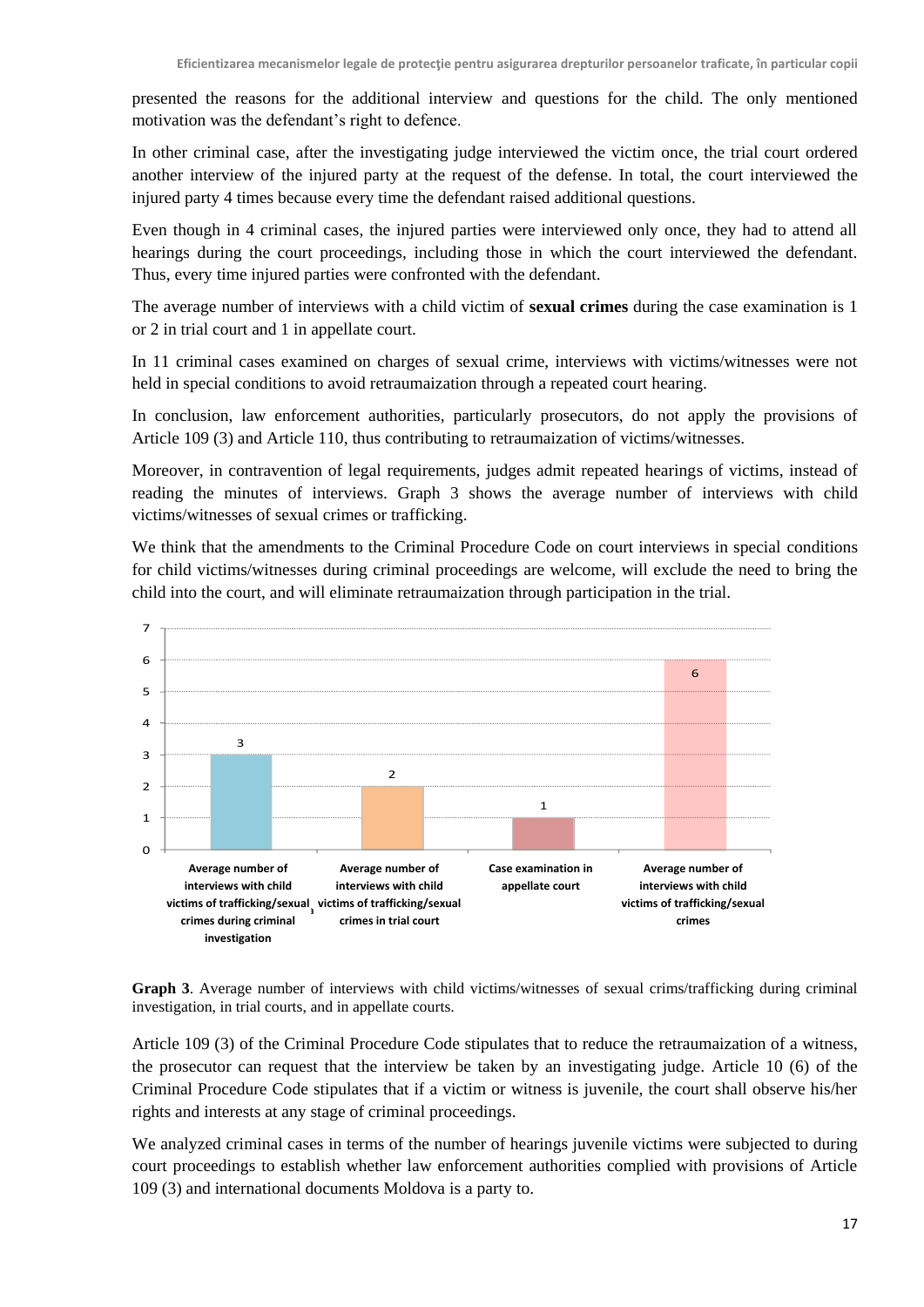**Hearing the injured party in the presence of the defendant during examination of cases of trafficking in children.** In 9 cases subjected to analysis, the juvenile injured party was interviewed in the presence of the defendants. In 4 of these cases, defendants were at large in the period of court proceeding and none of the victims benefited of protection measures. In 5 criminal cases, injured parties were interviewed in the absence of the defendant. However, in all these cases, victims answered the defendants' questions in the presence of defendants.

Only in 1 criminal case, injured parties were interviewed in a specially arranged room for hearing child victims. Graph 4 shows the data on the conditions for interviews with child victims of trafficking.



**Graph 4**. Number of cases of the child victims of trafficking interviewed in the presence and in the absence of defendant, in a specially arranged room and the number of cases in which children answered the defendant's questions in the presence of defendants. The total number of cases included in the analysis: 15.

However, the criminal procedure law contains neither clear provisions about retraumaization, nor a proper definition of it, nor the examples of situations leading to retraumaization so that judges do not clearly understand this notion and, consequently, uphold motions on repeated hearing of child victims.

It is necessary to introduce the notion of retraumaization in the criminal procedure law and to describe concrete situations in which it might happen.

According to speicalist's definitions, the retraumaization is "the process of the victim's recalling the traumatizing topic, which triggers the specific emotions of trauma."

Retraumaization happens when (1) the victim has to tell on multiple occasions about the abusive events, feeling the emotions specific to the abuse and/or (2) the abuser stays in the same room with the victim and can intimidate him/her through glances. These conditions can trigger traumatic memories that strengthen the child's role of victim. In both cases the child perceives that his/her physical or psychological safety is in danger.

In light of the knowledge about the effects of repeated interviews on the accuracy of testimony and the meaning of retraumaization for the supreme interest of the child, it is makes sense to question the usefulness (added value) of the juveniles' presence during the whole period of court proceedings and of hearing them repeatedly at the request of the defence.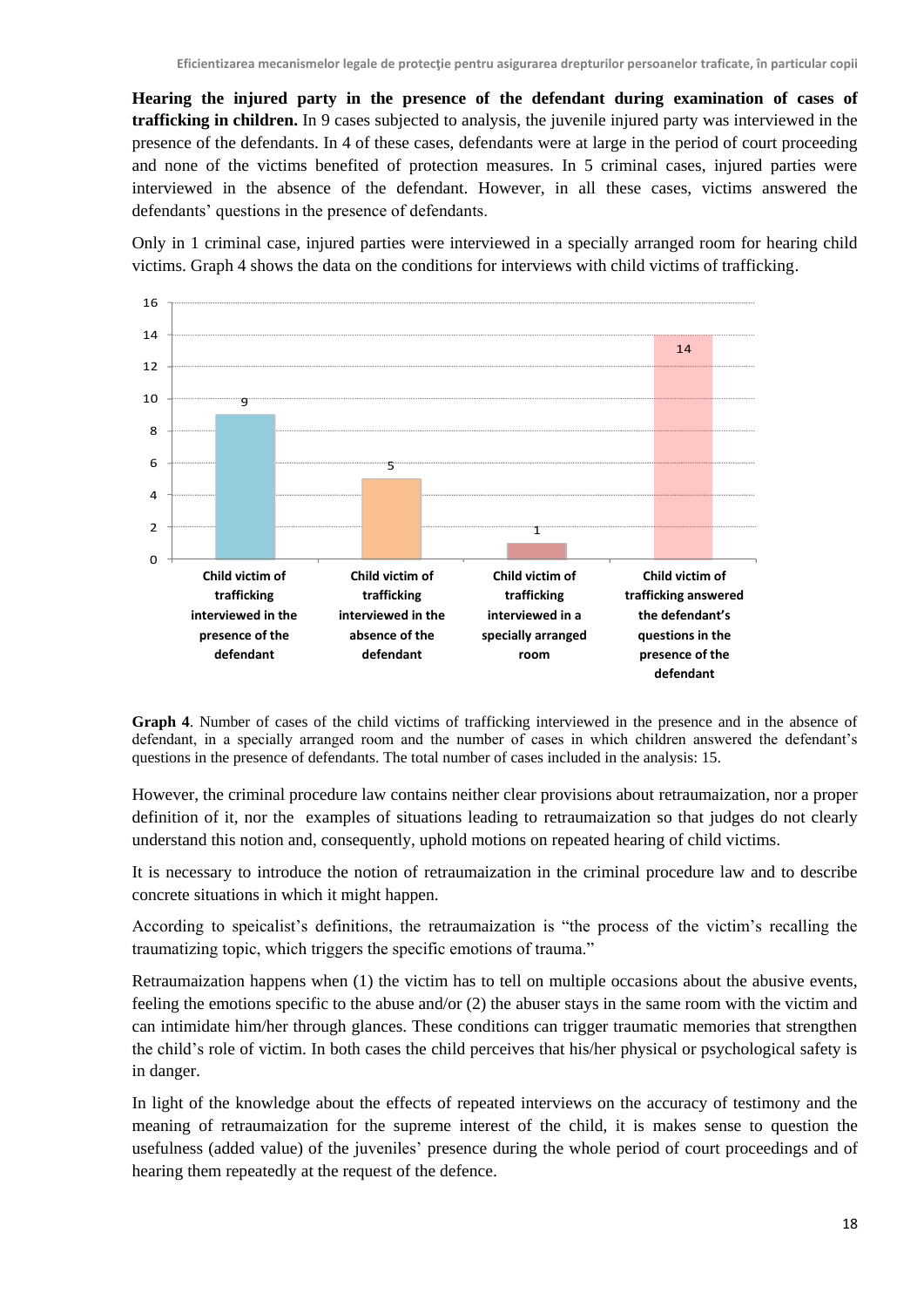**In 4 criminal cases on rape and sexual actions,** child victims were interviewed in the persence of defendants. In one of these criminal cases, examined under appeal for the charges under Article 172 (3) of the Criminal Code, the child victim that had to tell about the sexual abuse was only 4 years old. In all that time, the defendant was in the same courtroom with the victim. In 7 criminal cases children were interviewed in the absence of defendants. In 2 of those criminal cases, the interview in the absence of the defendant was requested by the victim's attorney. In 5 of those cases the court ordered to put the defendant out of the courtroom at the prosecutor's request. Graph 5 shows the number of the interviews with child victims of sexual crimes in the presence of defendants and the number of hearings in the absence of defendants.



**Graph 5**. Number of cases of rape/sexual actions in which victims were interviewed in the presence, and in the absence of the defendant. The total number of cases covered by the analysis: 11.

Again, there is a differentiated approach to victims of trafficking in children and victims of rape and sexual actions. Thus, 60% of child victims of trafficking are interviewed in the presence of defendants and only 37% of child victims of sexual actions are confronted with abuser. The ratio is reverse in case of observing children's right to protection against retraumaization: 63% of victims of sexual actions benefited of this right and only 33% of victims of trafficking in children did so.

In this context, it is worth noting that just the abuser's presence is enough to trigger traumatizing emotions in child victims of sexual abuse/exploitation. The more traumatizing the circumstances of the abuse, the more intense the child's emotions during the confrontation with the abuser and the more difficult it will be for him/her to remember the abuse details.

## *Right to information*

In 6 criminal cases on **trafficking in children**, the court did not explain the injured party his/her right to request that the case be examined in his/her absence and with his/her legal representative and prosecutor as representatives of his interests and rights.

In one of those cases, the court rejected the injured party's request submitted through his/her legal representative to allow his/him to be absent from court hearings. As a result, the juvenile injured party had to appear before court and other case parties during the entire trial period, which may take up to 3 years.

In most cases, the reason for a long trial period was the failure of the juvenile injured party to appear at the court hearing. In 2 criminal cases, the court held hearing of witnesses in the absence of the injured party, even though the injured party and his/her legal representative had not requested that the court hearing be held in his/her absence.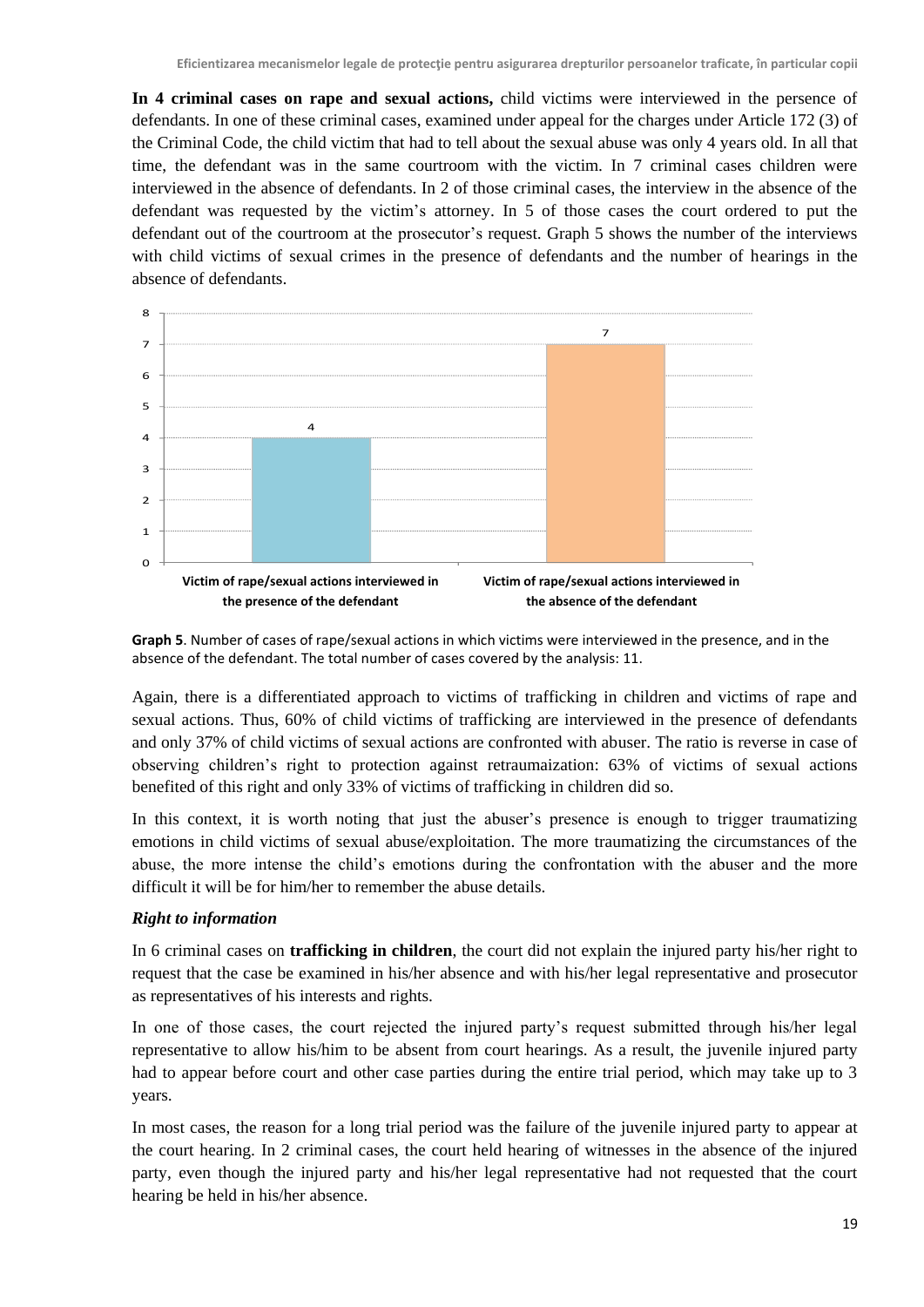In 9 criminal cases, the court explained the injured parties their right to participate in court hearings and to request the case examination in their absence. In all these cases the victims used this right.

In 7 **criminal cases on sexual abuse,** the victim had to appear and to attend all hearings, including the interviews with the defendant during which the victim was in the same room, which allowed direct visual contact between the victim and the abuser. The age of the victims in criminal cases on rape and violent actions with sexual nature in the analyzed sample was between 6 and 14 years. Victims of school age had to miss school to attend all court hearings, even when sittings were postponed because of the parties' absence.

In conclusion, judges should have a more active role in informing victims and legal representatives about their procedural rights. As for the victim's right to attend court hearings, judges should know that this is a procedural right, not an obligation. Forcing the victim to attend all court sessions, the judge indirectly contributes to intensifying the victim's trauma and delaying the victim's rehabilitation.

Just a repeated stay of the victim of a sexual crime in the same room with the abuser exposes the child to the risk of taking on the victim role once more. The duration of 2-3 years of case examination maintains both the victim role and traumatizing memories, which are harmful for the developing personality of the child. In the long run, the child could become desensitized, in other words to stop feeling emotions of trauma, **but this would happen at the cost of the normalization of the victim role**.

## *Right to assistance*

In terms of the assistance provided by a psychologist/educational psychologist, legal representative, trusted person, and a lawyer during legal proceedings, in 9 cases of **trafficking in children**, the victims had a psychologist, a legal representative, and a lawyer throughout the trial. In one case, the psychologist was present only at the court session at which the juvenile victim was interviewed, while in other sessions, even when the victim was present and had to answer additional questions of the trial participants, the psychologist was absent. In 4 criminal cases, the victim was neither assisted by a psychologist, nor benefited of the qualified legal assistance of a lawyer. In one criminal case, due to the fact that at the time of the trial the victim came of age, the court did not call a psychologist to assist him/her. In one of the 4 criminal cases in which the court interviewed the child in the absence of the psychologist, he/she changed his testimony during the court hearing.

The figures regarding the participation of children in court hearings presented in this chapter refer to repeated interviews and serve as an indicator of the observance of the child's supreme interest by the judicial system. They also reveal the need for a clear description of the psychologist's duties. In defining the psychologist's role, it should be taken into account that observing the provisions of Article  $110<sup>1</sup>$  will eliminate the need to repeatedly involve a psychologist and, thus, the judicial system will save on human resource.

In cases of **sexual abuse** of juveniles, a psychologist or an educational psychologist was present in all the 11 cases not only at the interviews with the child but also at all other sessions of legal proceedings. In 1 criminal case, both the agressor, who was a juvenile too, and the child victim benefited of the services of the same psychologist.

In most casess, both on trafficking in children and on sexual crimes, the psychologist present at the court hearings has a passive role: he does not participate by rewording questions, nor objects to the questions of the defense. Thus, in one case on trafficking in children in which a 17-year-old victim was involved in prostitution, the court asked the victim: "Why did you accept prostitution?" At that obviously accusing question, the psychologist neither objected nor requested that the question be reworded so as not to sound accusing in the address of the victim.

#### *Right to compensation*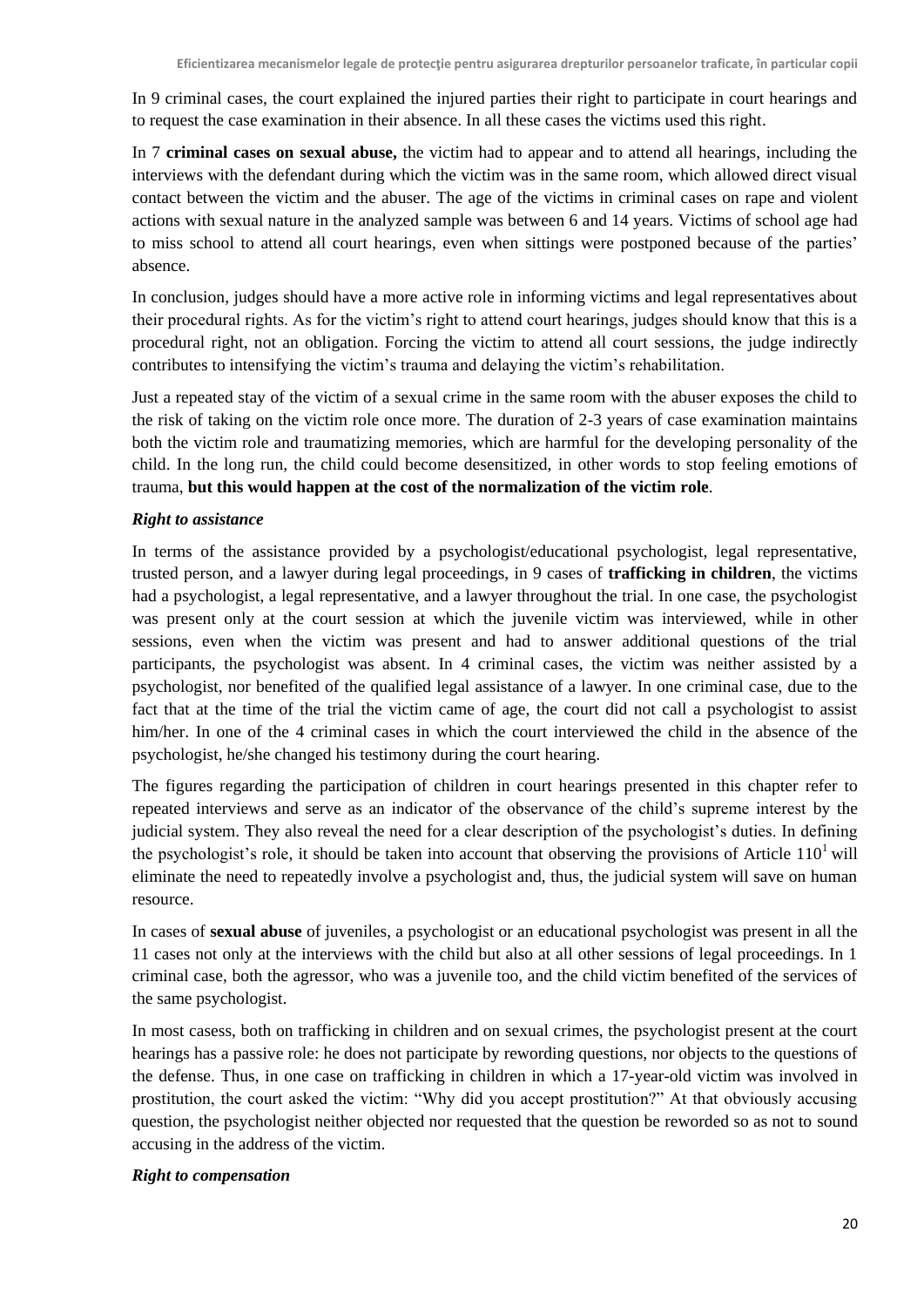On the whole, courts apply the material law and classify the actions of the defendants charged with **trafficking in children** correctly. Sentences are also issued due to the observance of the juvenile victims' procedural rights and the correct approach to them.

In 2 criminal cases of trafficking in children court issued acquittal sentences. The reason was that injured parties changed their testimony. The injured parties did so for several reasons: (a) multiple/repeated interviews; (b) interviews in the presence of defendants; (c) interviews of injured parties without a psychologist or a trusted person who would assist him/her during trial.

In 6 criminal cases in which injured parties had attorneys and civil claims were advanced, the court issued convicting sentences by which it partially upheld civil claims. In 9 criminal cases, neither injured parties advanced civil claims through their legal representatives nor prosecutors did so on behalf of the juvenile injured party.

In none of the analyzed cases on traffickign in children, the court explained the injured party and his/her representative the right to file a civil action and to claim compensation for moral and material damage.

In 10 criminal cases of **sexual crime**, the court issued convicting sentences on the basis of the articles for which defendants were charged and only in one criminal case the trial court sentenced the defendant on the basis of Article 172 (3) of the Criminal Code and the appellate court requalified defendant's actions on the basis of Article 175 of the Criminal Code and sentenced him to 3 years in prison with suspension.

In 10 criminal cases, neither legal representatives nor prosecutors filed a civil action. In one of them, the court asked the injured party whether he/she had moral claims to the defendant. In other cases the court did not explain the child his/her right to be compensated.

In one criminal case, the injured party filed a civil action but the court refused to solve it.

#### *Right to witness protection*

In just 1 criminal case on **trafficking in children**, the court ordered the prosecutor to apply protection measures for the injured party. In 5 criminal cases, defendants were tried at large despite objective grounds to believe that they endangered the victims' lives. In 3 of those 5 cases, children changed their testimony and as a result the court acquitted defendants in 2 of those cases. Thus, because of the failure to ensure the victims' physical and psychological integrity, traffickers escaped criminal liability.

In none of the criminal cases on **sexual crimes,** court took measures to protect victims, even if in 1 case the agressor was the victim's step father at large. In 2 criminal cases, victims changed their testimony. In 1 case, defendants were achitted due to changed testimony. Thus, breaching the victim's fundamental right entails severe consequences. In this case it was the perpetrators impunity.

That is why it is important that before, during, and after the end of criminal proceedings, court take all necessary and possible measures to protect the victim against intimidation, threat of retaliation, and retaliation from perpetrator(s). If necessary, the same protection should be offered to the victim's family and friends.

#### *Forced participation of the victim in court sessions*

In 4 criminal cases on **trafficking in children**, court obliged the injured party to attend trial session. In 2 cases it happened at the trial stage, and in 2 other cases during the examination under appeal. This happened despite the procedural right of child victims of trafficking to refuse to appear before court. In cases of **sexual abuse**, court did not oblige victims to attend court sessions.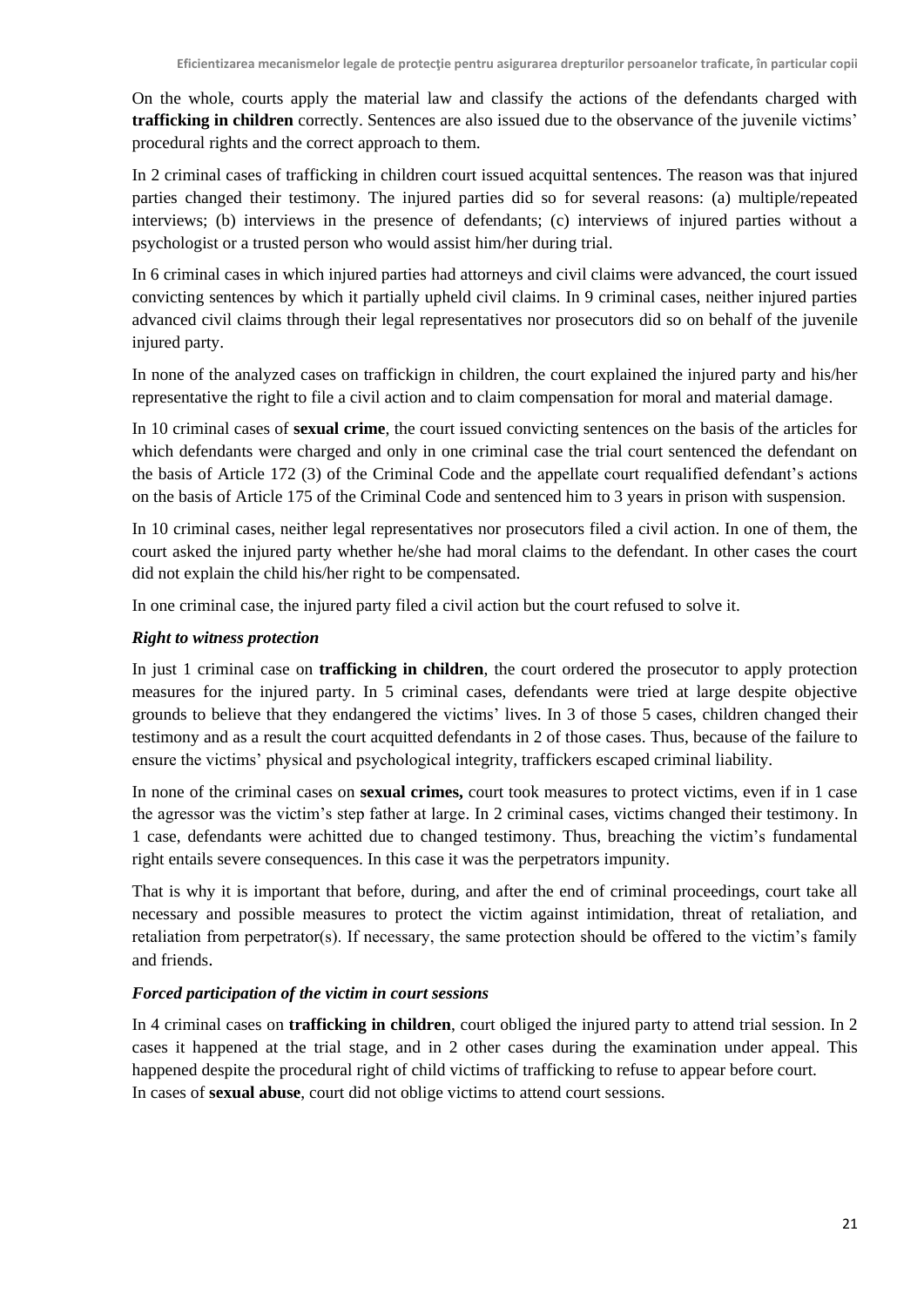## <span id="page-24-0"></span>**Conclusions**

The observance of the child victims'/witnesses' rights during case trials is incomplete and the national legislation on such rights has gaps.

Although, currently, the national legislation, particularly Law No.  $241/2005<sup>4</sup>$ , contains ample provisions on victims' rights, issues persist, including such as: (1) the lack of an ex officio lawyer and psychologist; (2) victims' distrust in criminal justice; (3) the widely accepted idea that it is the child who is responsibile for getting involved in trafficking (especially in case of 16- or 17-year-olds involved in prostitution); (4) the need for a better case management and a better communication between all stakeholders, for more respect and understanding between law enforcement and judicial authorities; (5) the lack of apropriate ecquipment for interviewing children in friendly conditions; (6) the need to interrogate victims repeatedly; (7) long criminal proceedings and the need to ensure that all cases of trafficking in children are examined in closed sessions.

Judges trying criminal cases of trafficking in children and sexual crimes must be instructed to examine such cases in closed sessions. Professionals working with such cases and, as a result, knowing victim's personal data, must know their obligation to keep the confidentiality of information on the victims' private life.

Judges should also take into account that child victims suffered much and criminal proceedings subject them to retraumatization. Judges should be instructed on special techniques of interviewing child victims/witnesses to avoid repeated hearings, confrontations with abusers in courtrooms, and damaging children's dignity by accusatory wording of questions. Child victims who agreed to cooperate with law enforcement authorities and thus to contribute to combating criminality, must believe in the efficiency of the judicial system. This can be achieved by adminsitering justice in child friendly and supporting conditions and not in conditions that aggravate their trauma.

Judges, prosecutors, and police can play an important role for victims. Their support encourages victims, which results in a better prosecution of offenders. An informed victim whose all rights are ensured will be more cooperative and will trust justice and the trust in justice is a determining factor for a rule-of-law state.

We think that it is impossible to ensure children's right to compensation without ensuring the right to free legal aid through a qualified attorney. Thus, it is necessary to instruct lawyers to provide assistance to child victims of trafficking. Another issue is the lack of a government compensation fund for victims, *i.e.*  sums allocated from the State Budget for compensating victims.

The victim/witness protection system should be revized. According to the practice of working with these cases, it is difficult to apply protection measures due to strict requirements, such as the proof of an iminent and real danger for the victim, the requirements that cannot be met because in case of child victims of such crimes, the danger lies in intimidating and threatening the child, not in applying physical force. Because of that, in such cases, it is impossible to request protection measures. However, judges and prosecutors must be instructed to hear victims in special conditions that exclude the possibility of defendant's meeting the victim so as to exclude the intimidation of the child. The victim interviewed in special conditions must not appear before the court to make testimony repeatedly.

**<sup>.</sup>** 4 Law on the Prevention and Combat of Human Trafficking: No. 241 of October 20, 2005. In: Official Gazette of the Republic of Moldova No. 164-167.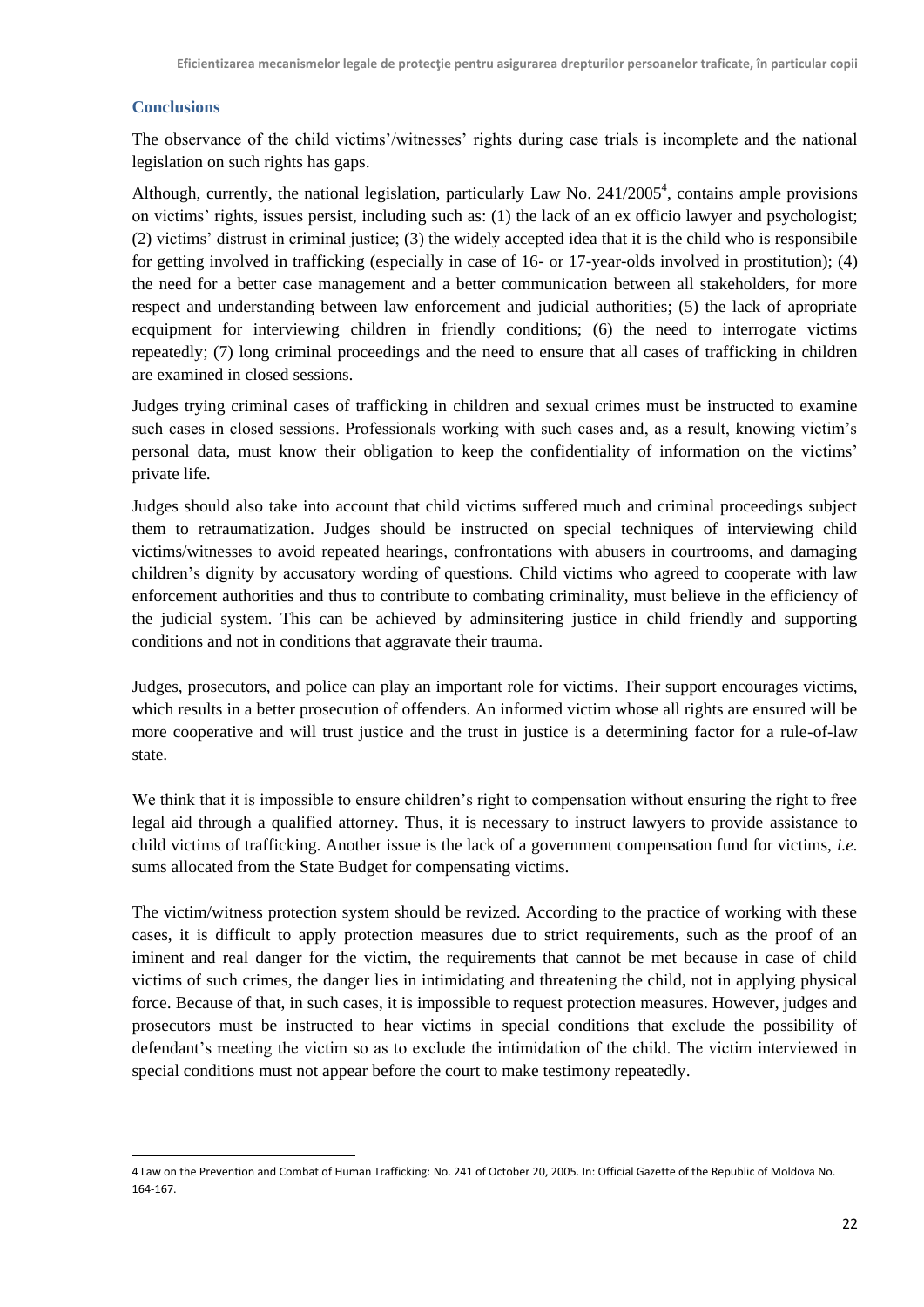Therefore, the criminal procedure legislation must be changed to establish the rights and duties of a psychologist assisting a child during hearings. The psychologist should play an active role in the proceedings and not be just an observer at hearings of child victims/witnesses.

In addition, the law must provide for the situations that retraumaize child victims.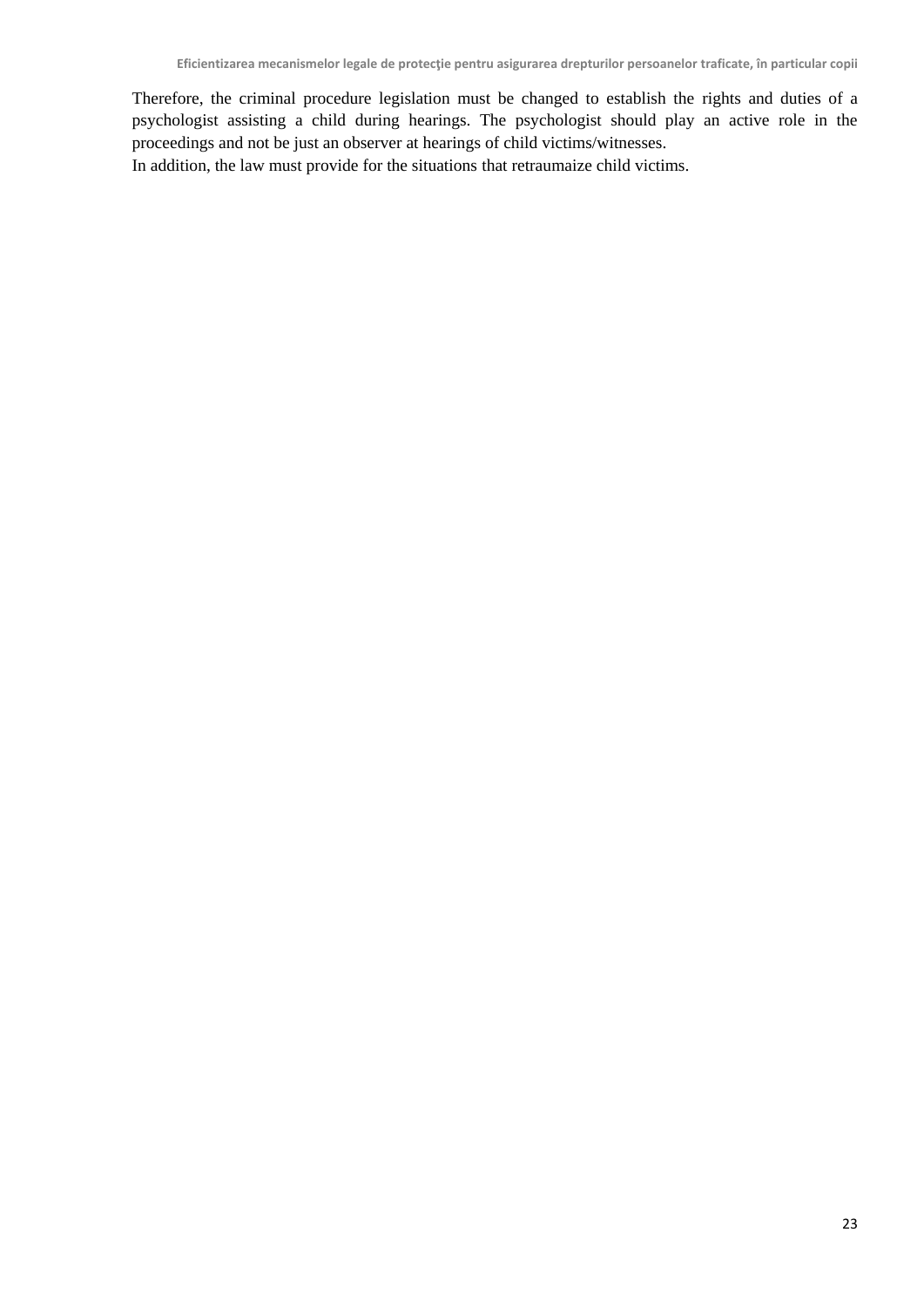#### <span id="page-26-0"></span>**Recommendations**

To ensure the observance of international commitments on child victims' rights, the authors formulated the following conclusions and proposals:

1) Criminal cases on trafficking in children should be tried by a specialized judicial panel for juveniles and family. Any activity regulated by norms on human rights should be subordinated to the supreme interest of the child and family.

2) In trials of such criminal cases, the prosecutor and attorney should be appointed from among qualified individuals with a seniority of over 5 years. The examination should be carried out on the basis of the adversarial principle. These persons, who represent the accusation and the defence, must exert their duties in a competent and honest manner and must play an active role in solving the case to establish the truth and to comply with legal requirements.

3) In trials of such criminal cases, the victim must necessarily receive state guaranteed legal aid to be really able to exert his/her rights during criminal proceedings and to efficiently support his/her civil claims in respect to the defendant.

4) In trials of such criminal cases, it is necessary to have more interviews with persons who are not directly interested in solving the case, namely experts, psychologists, social reintegration counselors, etc. to determine the psychological impact of the crime for the victim.

It is also necessary to take into account that it is characteristic for juvenile victims to be susceptible and emotional, which makes them feel embarassed in courtroom environment. As a result, the presence of the aforementioned specialists, particularly, trusted persons, gives them the feeling of safety and makes them feel at ease, thus facilitating cooperation and communication with judicial authorities. Psychological support for victim is particularly important because he/she knows useful information necessary to establish the actual situation and to identify trafficking networks.

5) In trials of such criminal cases, court sessions should be secret. This derogation from the principle of publicity is justified by the fact that in case of such crimes publicity may damage the interests, spirits or private life of the victim by disclosing aspects for which the legislature offers the victim the right to decide on making them public.

Thus, when the victim gives evidence regarding an embarassing or traumatizing experience, such as rape, sexual abuse, and sexual exploitation, the public should be excluded from court sessions. Despite the defendant's right to defence, the questions that do not refer to the elements of crime, and are obviously aimed at insulting and humiliating the victim are not admitted.

In addition, court should take into account that in public sessions, victims have particulalry strong emotional states triggered by the presence of other persons in the courtroom, which may impact the fidelity of their testimony.

6) In trials of such criminal cases, it is necessary to establish specific procedural rules for interviewing witnesses and victims of trafficking in children, aimed at protecting their privacy and identity by observing the confidentiality throughout criminal proceedings, to allow them make objective testimony.

7) In trials of such criminal cases, it is mandatory to examine the question of applying protection measures. The court must establish whether there are sufficient grounds to believe that the injured party, victim, witness or other trial participants and their family members or close relatives may be or are threatened with death, violence, deterioration or distruction of goods or with other illegal acts. If such grounds are found, the court is obliged to take measures provided for in the law to protect the life, health, honor, dignity and goods of these individuals and to identify the culprits and to hold them liable.